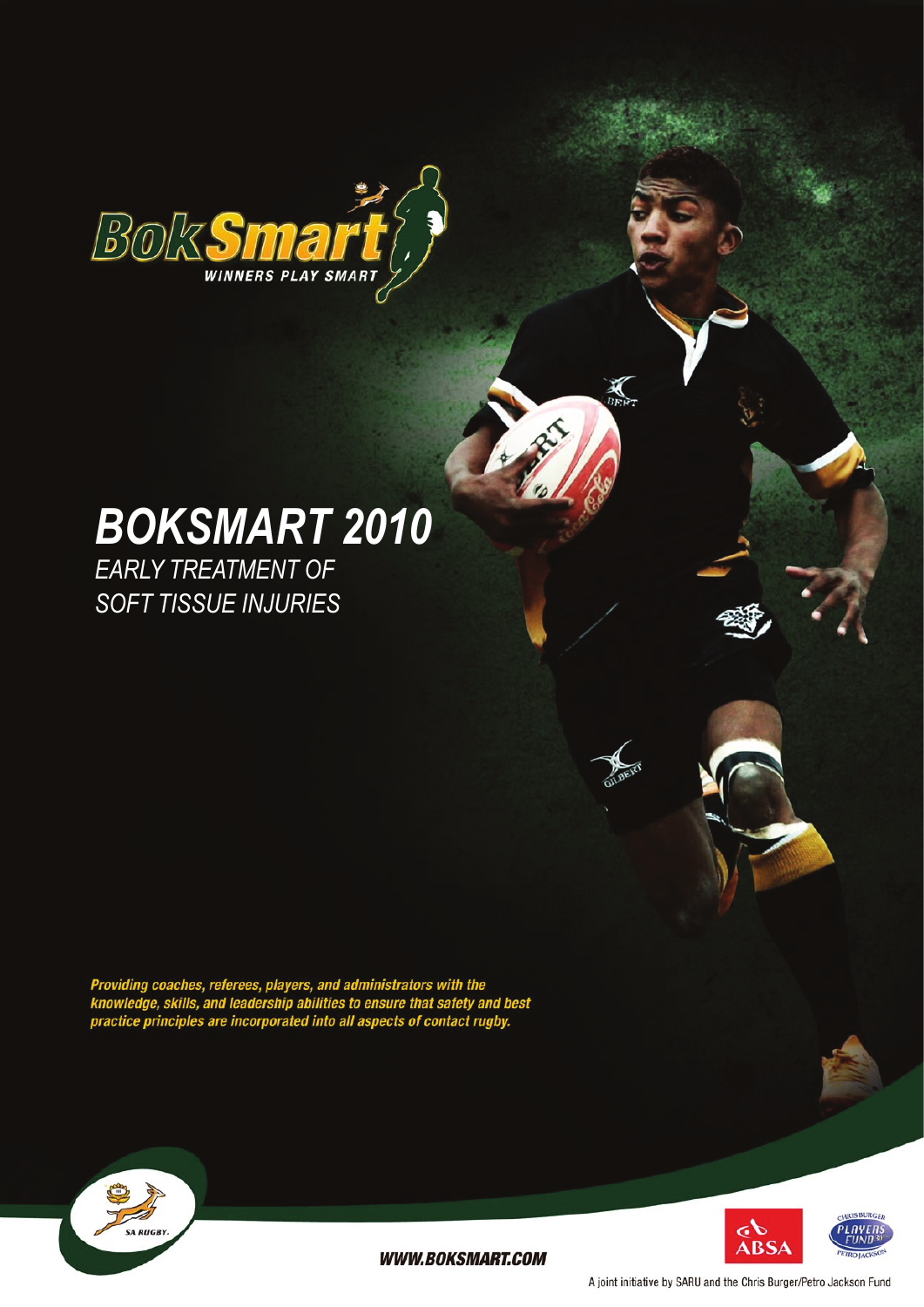## *Trends in Modern Medicine – Early Management of Acute Soft Tissue Injuries in Sport*

#### *Wayne Derman*

MBChB, BSc (Med) (Hons) Exercise Science, PhD, FACSM, FFIMS

Professor of Sports and Exercise Medicine UCT/MRC Research Unit for Exercise Science and Sports Medicine Department of Human Biology Faculty of Health Sciences University of Cape Town Sports Science Institute of South Africa Boundary Road Newlands Cape Town 7700 South Africa Email: wayne.derman@uct.ac.za

#### **Contact details:**

Tel: +27 21 650 4560 Fax: +27 21 686 7530

#### **Brief biography**

Prof. Derman is a Sports Physician at the University of Cape Town, based at the Sports Science Institute of South Africa. He is a partner in a Sports and Exercise Medicine Practice, and is a member of the Scientific Commission of the International Federation of Sports Medicine (FIMS). He serves on the High Performance Commission of the South African Sports and Olympic Committee and has served as Chief Medical Officer to the South African Olympic Team to Sydney 2000 & Athens 2004 Olympic Games and as Medical Officer to the South African Paralympic Team to Beijing 2008. He is on the editorial board of the British Journal of Sports Medicine and has published extensively in the field of Clinical Sports and Exercise Medicine.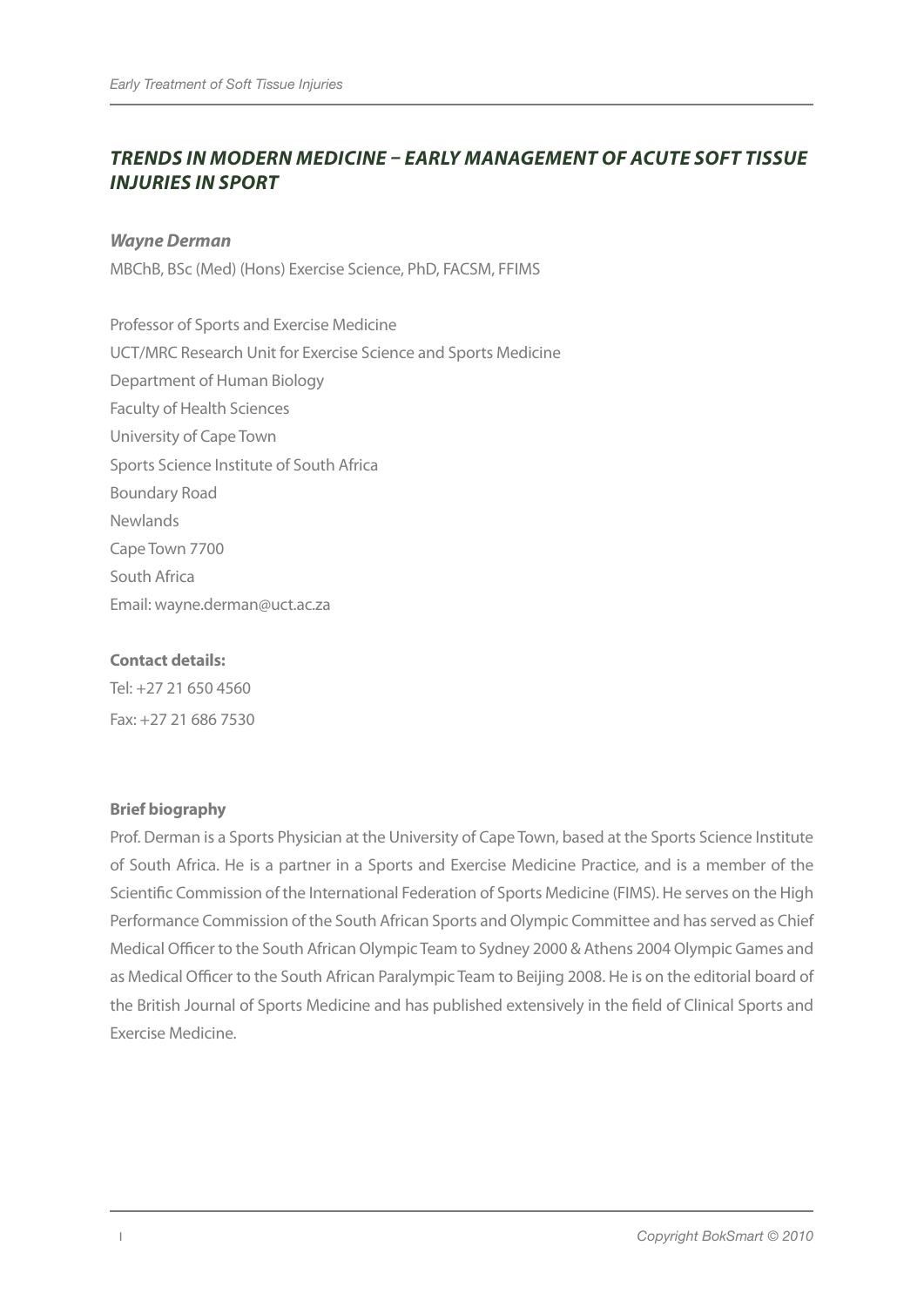## *INTRODUCTION*

Acute musculoskeletal injuries are common in rugby.<sup>1</sup> The most common region to be injured in rugby union is the lower limb (in particular the knee, thigh and ankle); in fact, ligament (knee and ankle) sprain injuries and ruptures as well as skeletal muscle (hamstring, calf, quadriceps and groin) strain injuries and ruptures are the most common types of injuries sustained in rugby players.<sup>2-4</sup> The "soft tissue" injuries are the most common injuries in rugby players and occur at a rate of between 69 and 218 injuries per 1000 playing hours.<sup>1-4</sup>

It is the duty of the field-side medical or paramedical response team to ensure that ideal early treatment is provided to the injured rugby player as this early treatment will affect the healing response and subsequent efficacy of rehabilitation and return to sport.

## *The physiological response to acute soft tissue injury*

During acute soft tissue injury, the biological tissues are subjected to abnormal or excessive forces characterised by heavy compressive forces such as a direct blow to the skeletal muscle or overstraining/ shearing forces to the soft tissue such as those experienced during sprinting or jumping. The healing of injured soft tissue has recently been reviewed,<sup>5,6</sup> and follows a constant and continuous pattern irrespective of the underlying mechanism. This consists of 3 overlapping and interwoven phases<sup>5</sup>

- Phase 1: This phase is split into two and characterised by the immediate reaction to trauma or tissue destruction phase, which lasts from 0-60 minutes, and the acute inflammatory phase, which lasts from 0-72 hours.
- Phase 2: Repair and regeneration phase, which lasts between 2 and 42 days. This phase is characterised by phagocytosis of the necrotized tissue and regeneration of tissue fibres as well as the production of a connective tissue scar with capillary in-growth into the injured area.
- Phase 3: The tissue remodelling phase, which lasts between 21 days and one year, and is characterised by contraction and reorganisation of the scar tissue and subsequent recovery of the functional capacity of the soft tissue.

The aim of this article is to review current management strategies in Phase 1 of injury (first 48 hours) from an evidence-based perspective, to evaluate the physiological rationale and mechanisms of action of these interventions, and to provide clinical guidelines for management based on the best available evidence, whilst optimal management techniques in the later phases of recovery will be covered in other articles published by BokSmart.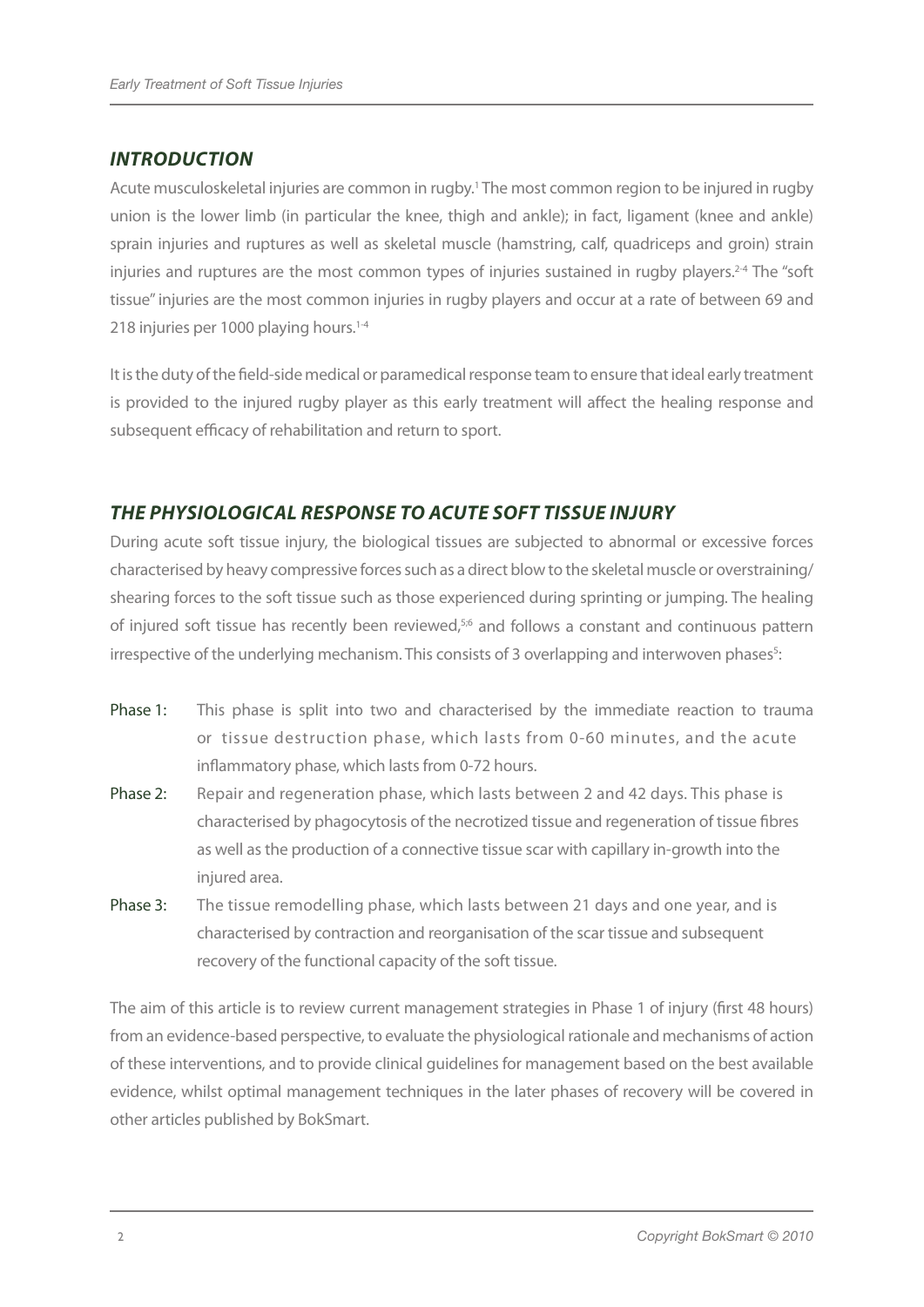## *The patho-biology of phase 1 of soft tissue injury*

When a contusion injury to soft tissue occurs (e.g. to muscle tissue), tissue rupture occurs at or adjacent to the site of impact. The excessive mechanical force extends across the individual myofibres, tearing the sarcoplasm of the muscle stumps and leaving a tissue gap. A contraction band rapidly occurs like a fire-door to limit the extent of the injury.<sup>7</sup> Thus, the propagation of the tissue necrosis (or tissue death) is halted. Simultaneously with the damage to the muscle fibres, the blood vessels supplying the muscle fibres are torn, leading to haemorrhage and ischaemia of the distal tissues. Through the haemorrhage, blood-borne inflammatory cells gain access to the site of injury and the inflammatory reaction ensues.<sup>8</sup> The inflammatory process is then amplified by the satellite cells and necrotized myofibres release various chemotaxic factors which enhance the extravasation of inflammatory cells into the area. The activated macrophages and fibroblasts produce additional growth factors, cytokines and chemokines for the circulation inflammatory cells which start to direct the repair process.<sup>8;9</sup> Initially, polymorph leukocytes are the most common cell found at the injury site but after 24 hours they are replaced by monocytes.<sup>7;10</sup> The monocytes are eventually transformed into macrophages that then actively engage in the phagocytosis and proteolysis of the necrotic material by the release of enzymes.<sup>7;11</sup> The phagocytosis of the necrotic tissue leaves an intact scaffold of cylinders of basal laminas inside which the satellite cells begin the formation of new myofibres.<sup>5;7</sup>

## *Clinical management of phase 1 of soft tissue injury*

The most important period of management is perhaps the initial 24-hour period after acute injury as bleeding and secondary tissue hypoxia should be minimised. The "RICE-D" principles of management of soft tissue injuries is widely proposed and clinically practiced on a global scale. The individual components of this management are:

R – Rest (immobilisation); I – Ice (cryotherapy); C – Compression; E – Elevation; and D – Drugs, usually referring to use of the anti-inflammatory agents. In other papers, within the BokSmart material, the "D" has been referred to "Diagnosis", which is also crucially important, but for the purpose of this paper, we will refer to the "D" under the heading "Drugs", as this part is generally poorly understood by players and coaches. The overall justification for the R,I,C & E components of this practice seem extremely practical due to the fact that all these components aim to minimise both the extent of the injury and bleeding. However, following an extensive review of the literature, it should be stressed that there is not one randomised controlled clinical trial to study the efficacy of the "RICE" principle in the treatment of acute soft tissue injury.<sup>12;13</sup> Yet there are studies which have reported efficacy of the individual components of the "RICE" intervention and these studies will be reported.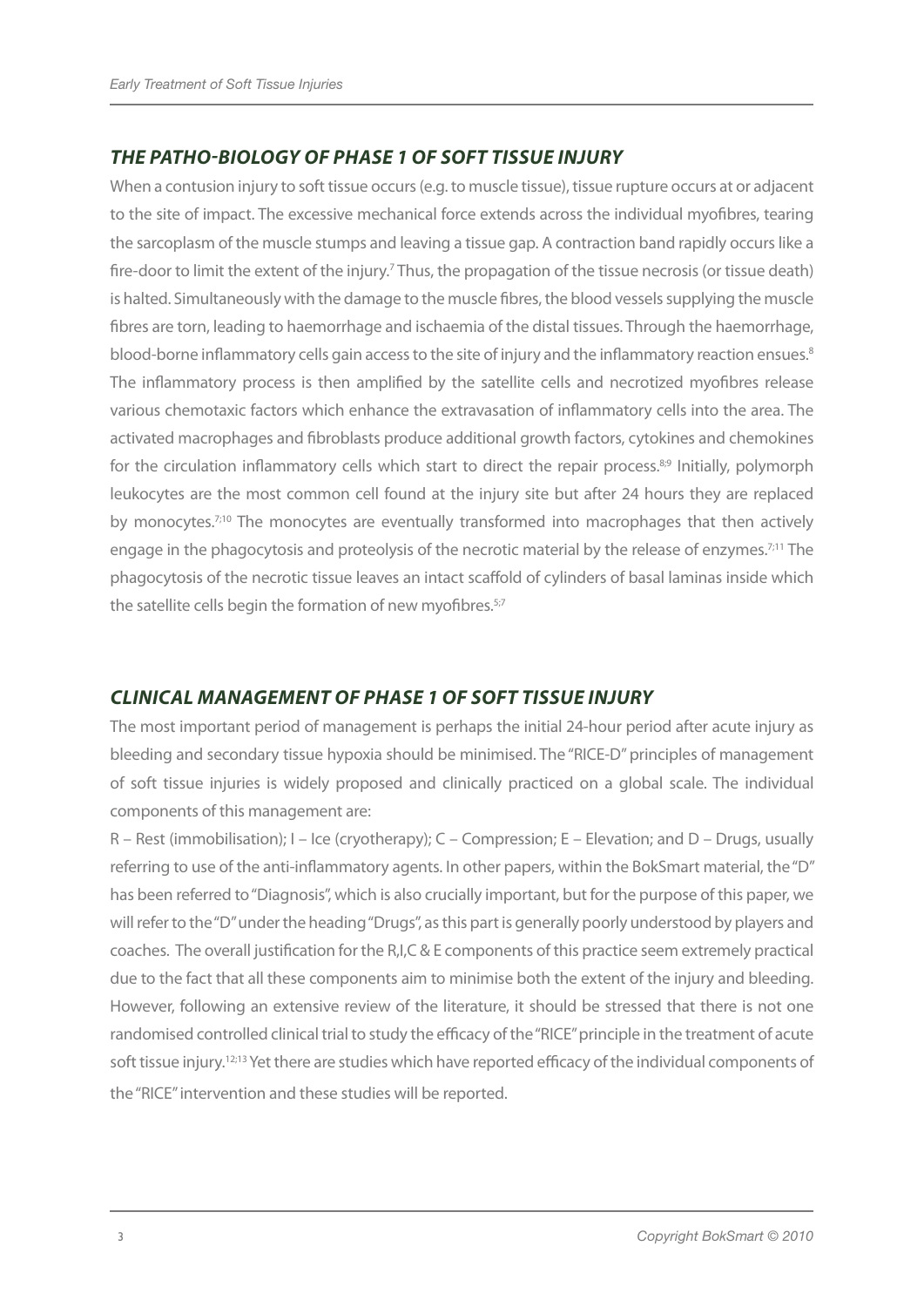#### *Rest*

#### *Physiology and potential mechanisms for increasing healing of soft tissues*

By "rest", what is meant may vary from removal of the player from the field to splinting of the injury to prevent further injury and reduce subsequent injury extension and further haemorrhage. Whilst there are no direct clinical studies on this component of management, the logic behind protecting the athlete and the injury in the acute phase seems sound. Not only is the bleeding minimised but the athlete is made more comfortable and pain is reduced.

#### *Scientific evidence that rest improves soft tissue healing*

There is some scientific evidence for rest, which comes from studies of the effects of immobilisation on skeletal muscle healing.<sup>5;14</sup> In a muscle injury model, by placing the injured extremity to rest immediately after the trauma, far retraction of the ruptured muscle stumps is prevented resulting in: reduction of a large gap within the muscle; reduced size of haematoma and reduction of the size of the connective tissue scar.5;14

#### *Current clinical guidelines for "rest" in the treatment of soft tissue injuries in sport*

It is therefore prudent that following acute injury, the injured athlete is removed from the danger of sustaining further injury; and that the injured tissue is immobilised and protected in an attempt to reduce bleeding. The use of crutches, a sling (for upper-limb injuries) and strapping/bracing are examples of this application. However, the duration of the immobilisation and rest should be limited to only until the scar has reached sufficient strength to bear the muscle contraction forces without the risk of re-rupture. Although not based on scientific study, most practical expert opinion suggests that the period of immobilisation should last from 1-3 days until the inflammatory phase is complete. Gradual mobilisation and graded rehabilitation should follow.15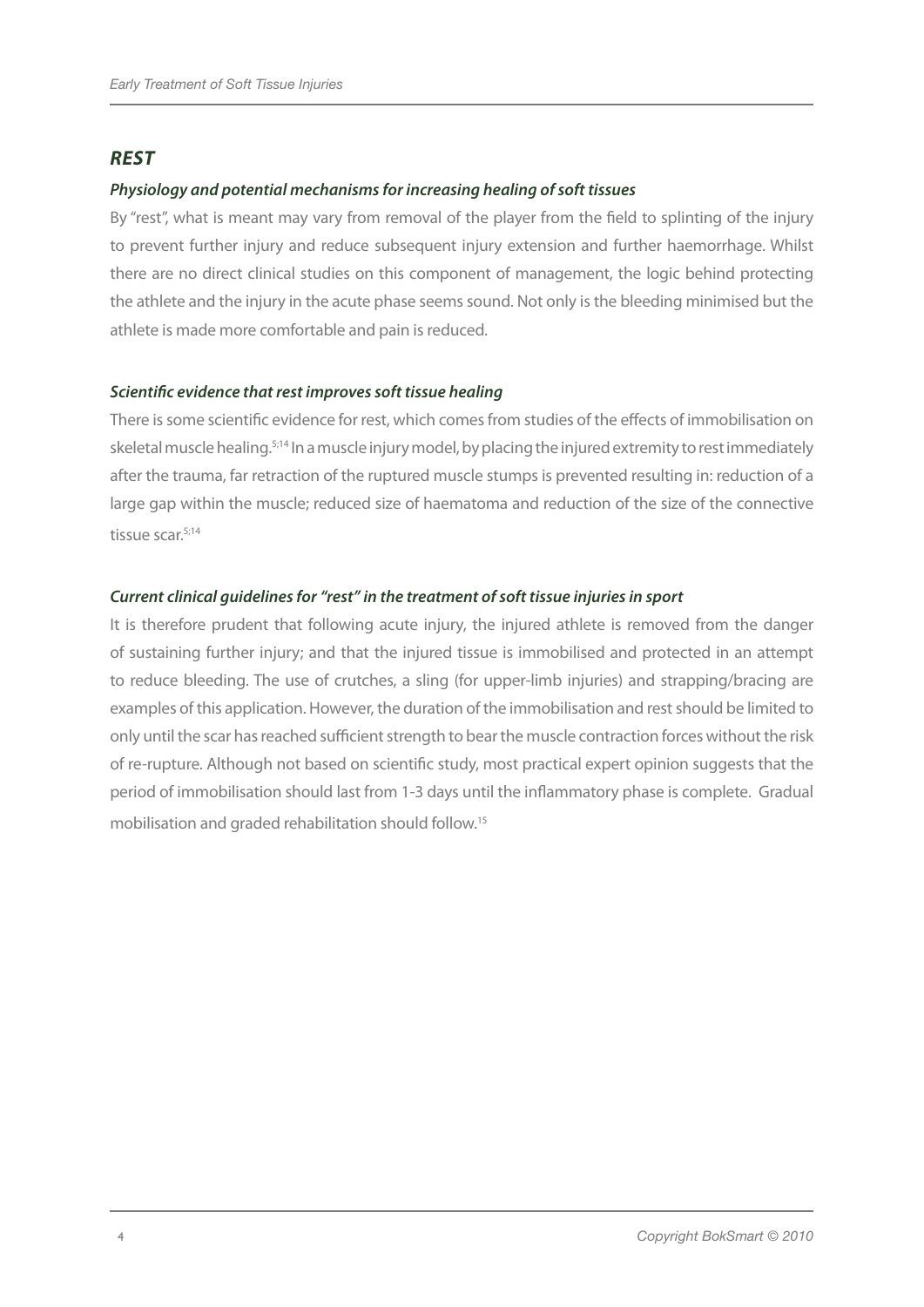## *Ice (Cryotherapy)*

This modality of management of acute soft tissue injury is perhaps the oldest and apparently the most simple to use in the initial phases of injury; however, most of the recommendations have been based on expert opinion following practical experience or from the results of animal studies or studies on healthy volunteers, rather than through rigorous scientific study in clinical populations. Furthermore, there is wide variation in the recommendations for cryotherapy.

## *Physiology and potential mechanisms for increasing healing of soft tissues*

The proposed basis of cryotherapy application is that reduced tissue temperature should:<sup>16</sup>

- reduce bleeding in the immediate phase of management
- provide an analgesic or pain-relieving effect
- decrease tissue metabolism
- decrease muscle spasm
- minimise the inflammatory process
- decrease secondary hypoxic injury
- reduce cell debris
- reduce edema or swelling

#### *Scientific evidence that ice therapy (cryotherapy) improves soft tissue healing*

Although there is sound scientific evidence to suggest that ice/cryotherapy is effective in reducing the deep tissue temperature in both animal and human studies<sup>17-19</sup> following review of the clinical effects of cryotherapy,<sup>12;20;21</sup> it is clear that there is wide variation in the following parameters:

- the nature of injury (surgically "induced" injury vs trauma vs healthy volunteers)
- method of ice application (crushed ice in moist cloth or towel; commercial ice bags; instant ice packs; injury immersion; reusable frozen gel packs; cryo-cuff device; cold water or cooling sprays)
- duration of application (application time ranged from 0.3 hours to continuous application; total application time ranged from 0.3 to 336 hours) $12$
- number of treatment sessions per day (ranged from 1 to continuous treatment)<sup>12</sup>
- time of cryotherapy initiation (ranged from immediate post-surgical intervention to 3 days following injury)
- initial temperature of the ice
- depth of subcutaneous fat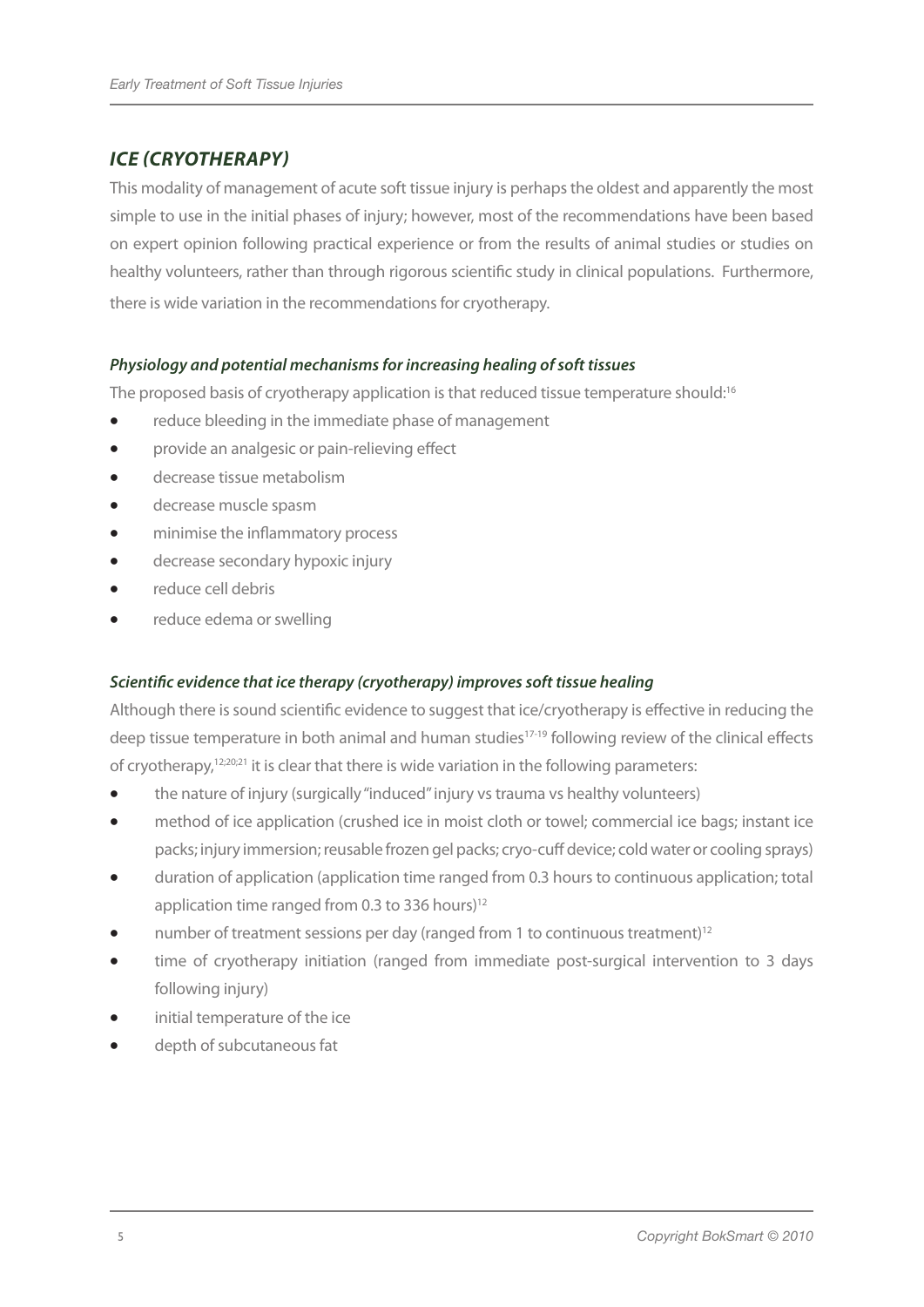Following detailed review of the effects of ice/cryotherapy in clinical practice, it was concluded that only 14 studies in the literature were of sufficient quality to be included in a scientific review.12;20;21 The following were the main findings of the review:

- Ice/cryotherapy therapy alone is more effective than no form of cryotherapy following knee surgery<sup>22</sup> and soft tissue injury.<sup>23</sup>
- Intermittent 10-minute ice treatments are most effective at cooling injured animal tissue and healthy human tissue<sup>20</sup>. Furthermore, in a randomised controlled study, intermittent 10-minute ice applications (10 minutes of ice with a 10-minute room temperature period followed by a further 10-minute ice application; applied every two hours; for a total period of 72 hours postinjury) showed enhanced therapeutic effect (pain relief) compared to a standard 20-minute protocol.24
- However, continuous ice therapy has been shown to be superior to intermittent 20-minute applications over the first 3 days following surgery in humans.<sup>25</sup>
- There is evidence that ice therapy is more effective than heat or contrast therapy (alternating cold/heat) in reducing swelling after ankle sprain.<sup>26</sup>
- There is evidence that there is no further benefit in the addition of electrical stimulation to ice therapy after ankle sprain.<sup>27</sup>
- There is conflicting evidence with respect to studies of the addition of compression to the cryotherapy technique. Whilst the addition of compression in combination with ice has been shown to be superior compared to ice alone,<sup>28</sup> there is little difference in the effectiveness (using many recovery variables) of ice and compression compared to compression alone.<sup>29-32</sup>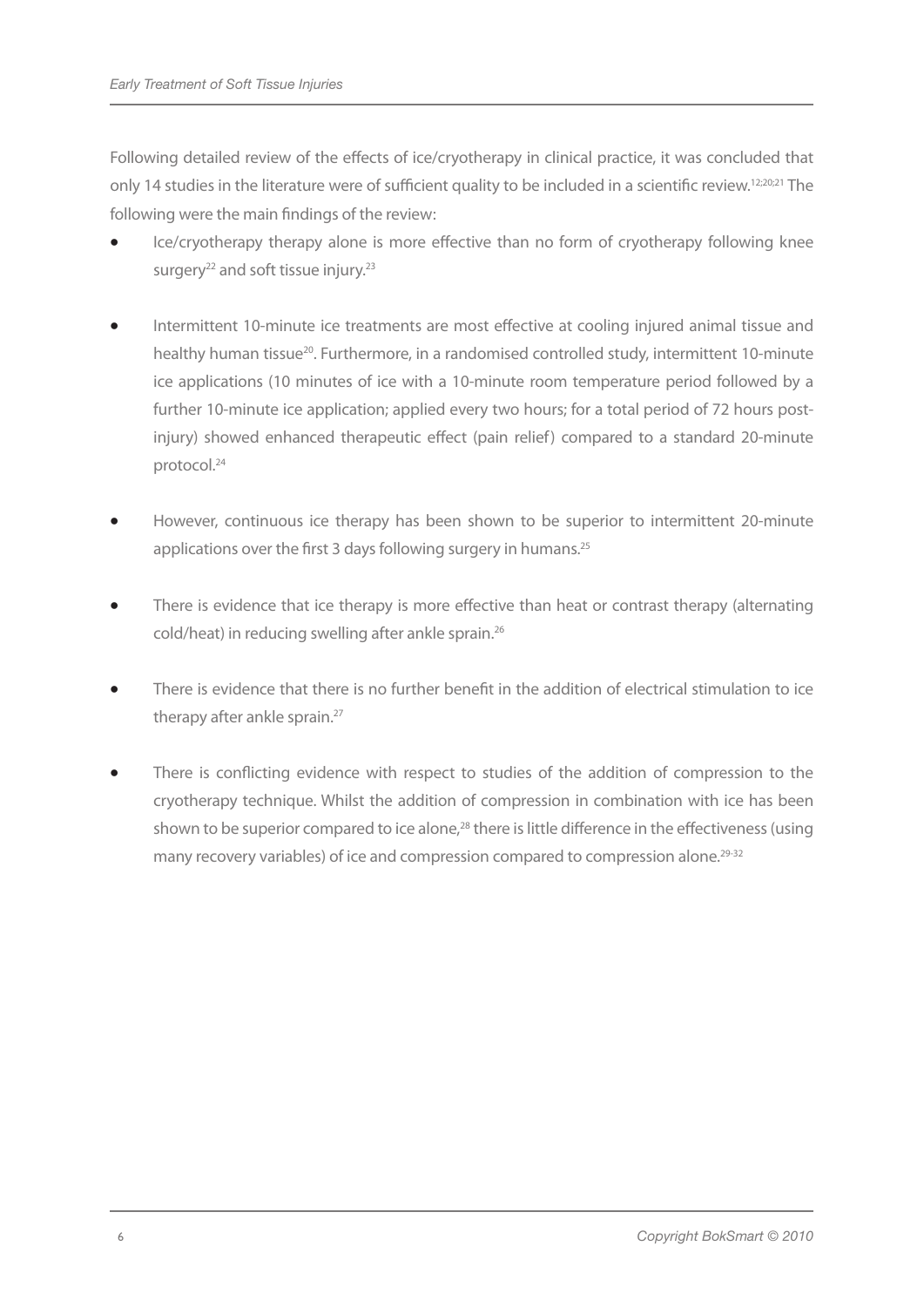#### *Current clinical guidelines for ice therapy (cryotherapy) in the treatment of soft tissue injuries in sport*

Whilst no individual study has rigorously compared the different modes, durations and frequencies of ice treatment or cryotherapy, various opinion (Level 4 evidence) has culminated in the present clinical guidelines for ice/cryotherapy application:

- Ice /cryotherapy should be used following soft tissue injury
- There are many different forms of ice/cryotherapy techniques and most seem effective. It is desirable to reduce the deep tissue temperature to between 10-15 degrees Celsius.
- It appears from the literature that intermittent 10-minute minimum 20-minute maximum applications (10-20 minutes ice followed by 10 minutes at room temperature, followed by a further 10-20 minutes of ice application); applied every 2-4 hours initially and then gradually reducing the frequency over the next 24-48 hours, seems an effective and practical protocol. The longer ice/cryotherapy period should be used in patients with a greater amount of subcutaneous fat.
- Ice/cryotherapy should begin as soon after injury as possible
- There may be some benefit in combining compression together with ice application; however, further studies are required to address this issue.
- It is important to note that a number of adverse effects of ice/cryotherapy have been reported in the literature. These include skin burns, nerve damage including palsy, altered prorioception and reduced muscle power output.<sup>33-35</sup>
- Ice/cryotherapy is contraindicated in patients with Raynaud's disease, cold allergy or peripheral vascular disease.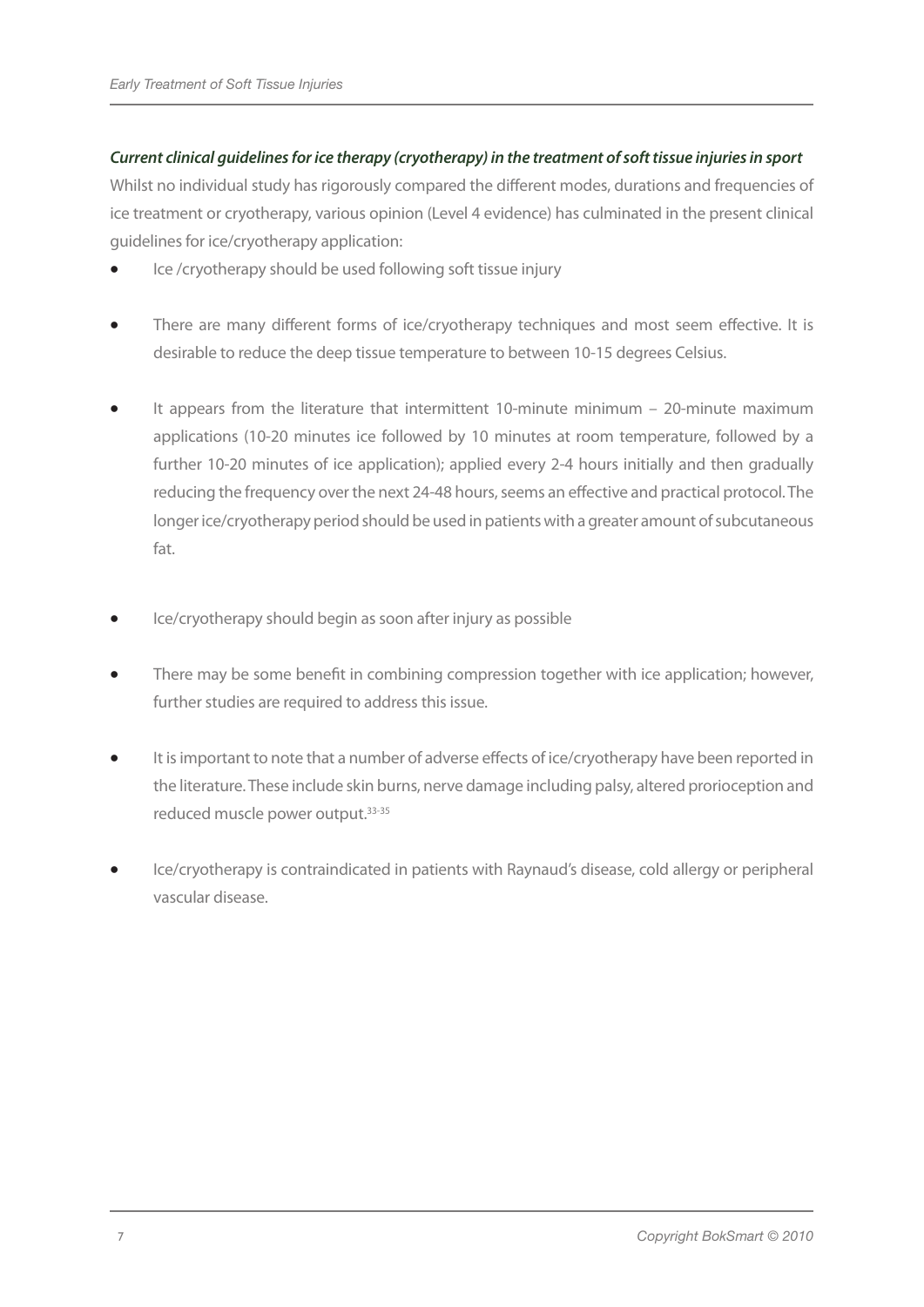## *Compression*

Compression can be achieved through the use of firm bandages, elasticised bandages or a combination device, e.g. the cryocuff which provides both compression and cryotherapy. The hypothesis behind the use of compression is that the increased pressure induced by the bandage or device would reduce bleeding and thus swelling and inflammation would be minimised. There are however few studies which have studied compression in a sports injury model. Evidence exists with respect to studies of the addition of compression to the cryotherapy technique. Whilst the addition of compression in combination with ice has been shown to be superior compared to ice alone<sup>28</sup>, there is little difference in the effectiveness (using many recovery variables) of ice and compression compared to compression alone.29-32 Therefore compression seems to be valuable in the management of soft tissue injury.

However, no scientific-based guidelines exist with respect to the duration, intensity and frequency of the compression that should be applied. Therefore only practical guidelines exist.

- There appears to be benefit to using compression with respect to management of soft tissue injury
- The width of the compression area will vary according to the injured area
- If compression bandage is used, it should start distal to the area of injury with each layer overlapping the underlying layer and should extend to above the margin of the soft tissue injury
- The compression should be applied firmly but not so tightly as to cause pain or ischaemia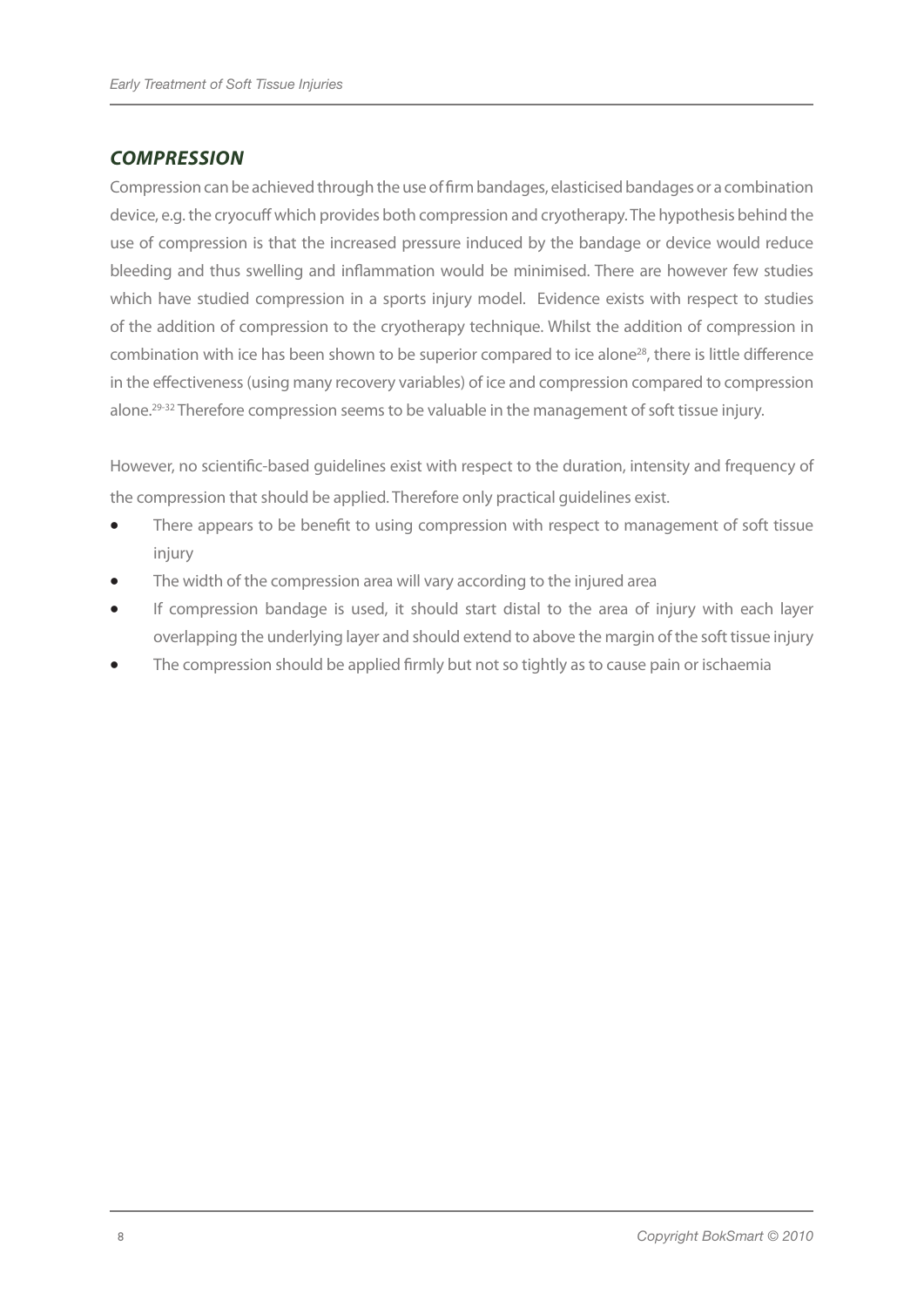#### *Elevation*

Although scientific studies are lacking, elevation of the limb following acute injury is widely practiced. The hypothesis behind this practice includes a reduction in hydrostatic pressure and therefore a decrease in the accumulation of extracellular fluid. Thus the injured limb should be above the level of the heart (in the case of the upper limb) and the pelvis (in the case of the lower limb) for as long a time period as is practical during the initial 48 hours after injury.

## *Drugs (Pharmacological agents) – Pain Management*

Pharmacological agents are often used by clinicians, or in fact demanded by injured athletes, in an attempt to reduce pain, swelling and inflammation. Indeed, use of analgesics and anti-inflammatory agents is widespread following acute soft tissue injury in competitive contact sport<sup>36-39</sup>. It is probable that rates of use of these agents might be even higher in recreational athletes, especially as some of these agents are available for over-the-counter purchase. It is difficult to believe that the alarmingly high frequencies of use of these agents (in all sports) are for therapeutic reasons and therefore both athletes and medical staff must believe that use of these agents might extend some prophylactic benefit to the competing athlete. Furthermore, long-term use of these agents is also a concern. As these medications are not without significant side-effects, improved dissemination of knowledge regarding the use of the agents as well as guidelines for their judicious use in sports medicine should be directed at team physicians, general practitioners prescribing for recreational athletes, and athletes themselves.

#### *Physiology and potential mechanisms for pain reduction*

Pain is an extremely complex phenomenon. It is defined as an unpleasant sensory and emotional experience associated with actual or potential tissue damage. Furthermore, pain is an individual, multifactorial experience influenced by culture, previous pain events, mood and ability to cope. Acute pain is defined as "pain of recent onset and probable limited duration. It usually has an identifiable temporal and causal relationship to injury"40.

Through tissue injury, phospholipids are released from the cell membrane and are converted into arachidonic acid by the enzyme phospholipase A2. Arachidonic acid in turn is a substrate for the enzyme cyclo-oxygenase (COX), resulting in the production of various prostaglandins (PGs). This pathway and the substances that are produced are responsible for the pain and inflammation seen in sports injury. With respect to the COX enzyme, two isoforms have been established with different functions. These are COX-1 (constitutively present) and COX-2 (induced) (Table 1). The older NSAIDs (Non-Steroidal Anti-Inflammatory Drugs) inhibit both isoforms of the COX enzymes, whereas COX-2 specific inhibitors inhibit only the COX-2 isoform (COXIBs), with the possibility that selective inhibition of particularly the COX-2 isoform could reduce the side-effects of NSAIDs but still maintain the efficacy of these agents.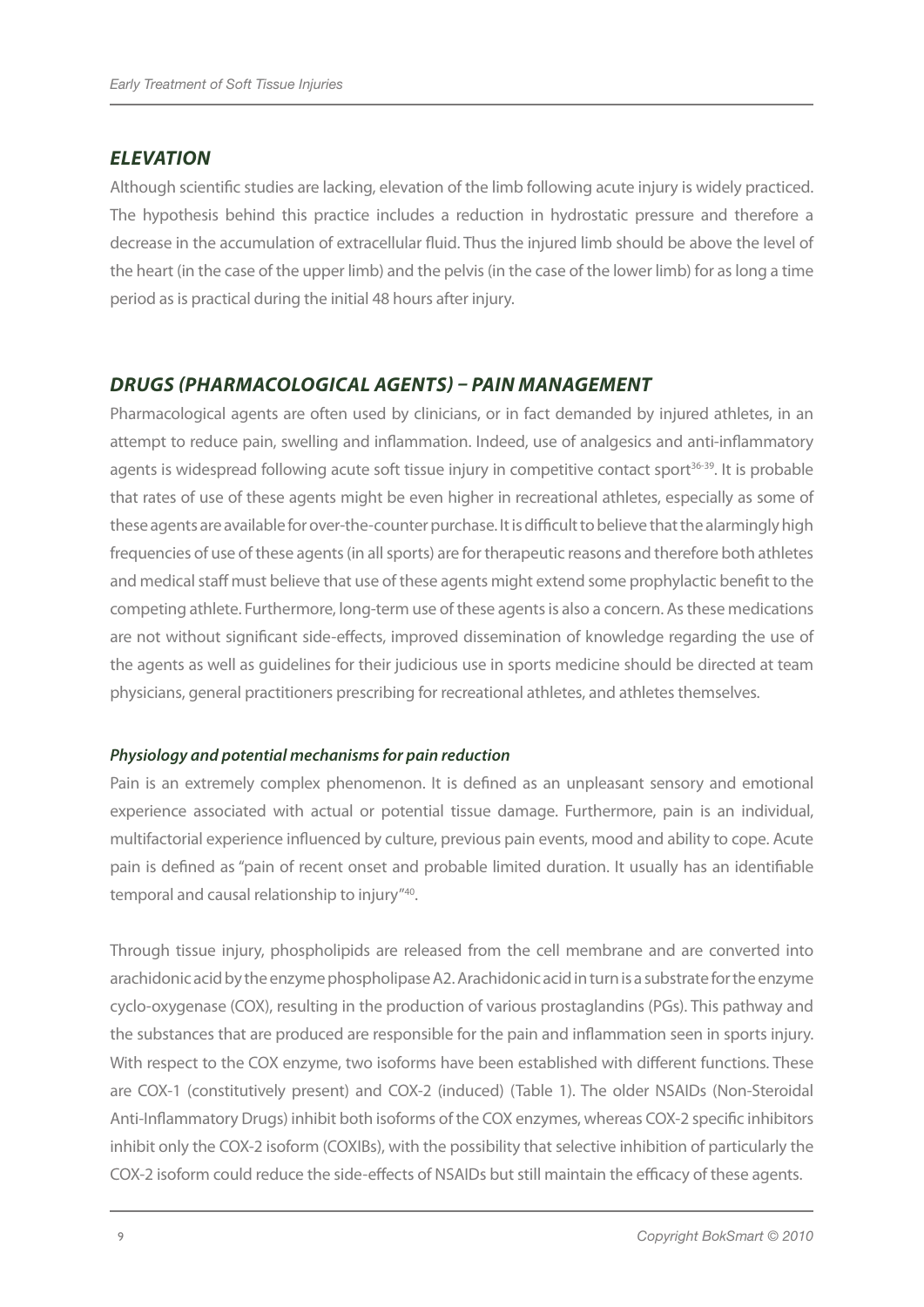| <b>COX-1 ISOFORM</b>                         | <b>COX-2 ISOFORM</b>                          |
|----------------------------------------------|-----------------------------------------------|
| Constitutive                                 | Inducible                                     |
| Mainly physiological effects                 | Release of inflammatory mediators             |
| Sites: stomach, intestine, kidney, platelets | Sites: macrophages, synoviocytes, fibroblasts |

**Table 1: Differences between the isoforms of the cyclo-oxygenase enzymes (COX-1 and COX-2)** 

As clinicians, we are taught to actively treat and minimise the patient's pain and to return them to preinjury level of functioning as quickly as possible, without compromising tissue healing. Indeed, many athletically-inclined patients place significant pressure on their treating physician to get them "back up and running" as soon as is possible. In this endeavour, we use pharmacological agents to treat the patient's pain so that detraining may be minimised and rehabilitation can be initiated. These agents might include analgesics, topical analgesics, non-steroidal anti-inflammatory agents, topical antiinflammatory agents and corticosteroids. These agents will be discussed in the setting of the different forms of injury and biological tissue that is injured.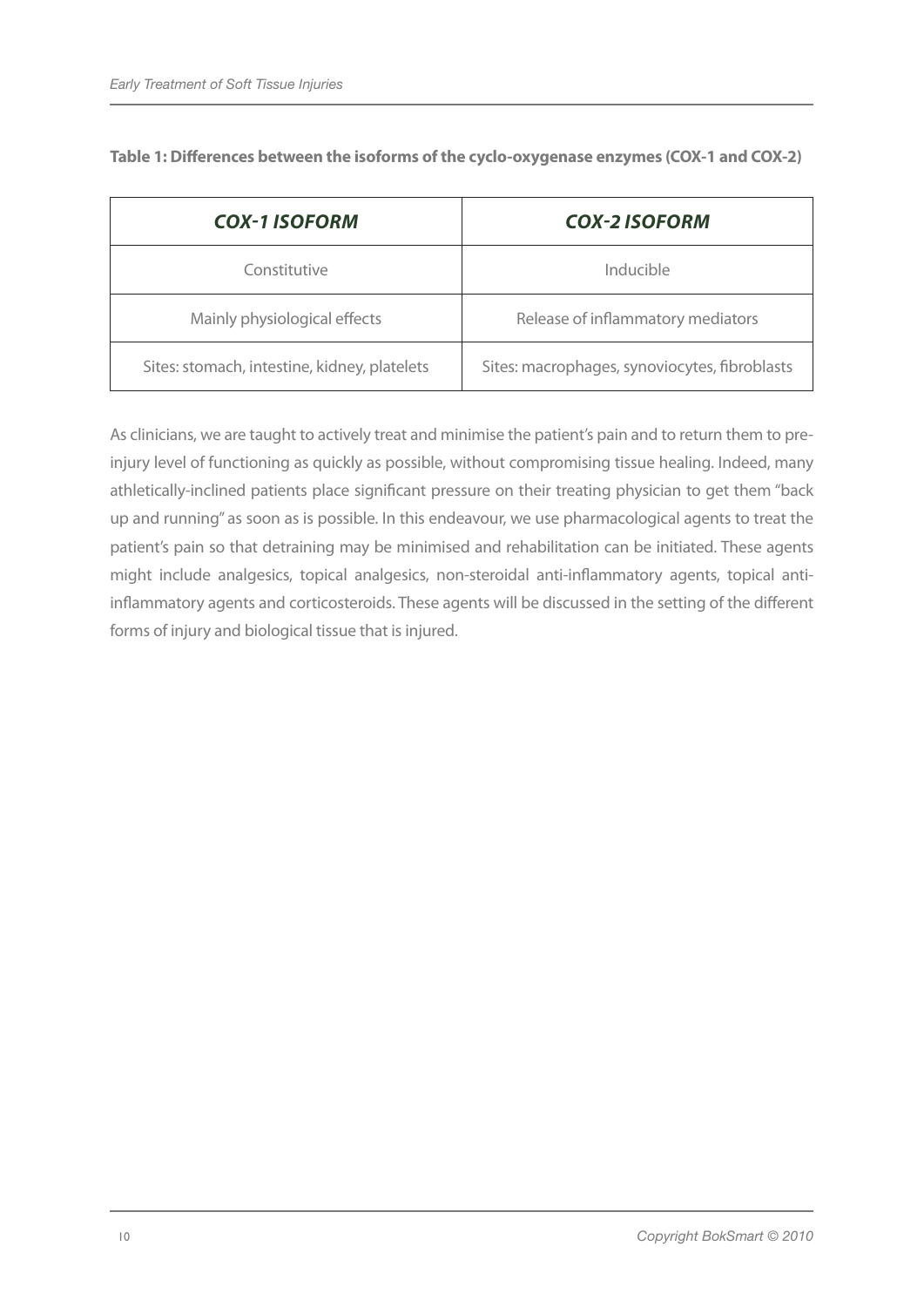## *Agents used to treat pain - Scientific evidence of efficacy and other effects of pharmacological agents used to treat pain*

#### **Analgesics**

Analgesics are commonly used in the first line management of acute sports injury to reduce pain. Further use of the analgesics will depend on the intensity and duration of pain. Agents in this group include acetylsalicylic acid, paracetamol, codeine and tramadol, used either as single agents or in combination.

#### **Acetylsalicylic acid**

Acetylsalicylic acid at low doses (up to 300 mg) has both an analgesic and antipyretic effect but has an anti-inflammatory effect at higher doses. However, at the higher doses, there is increased incidence of gastrointestinal side-effects. As this agent inhibits platelet aggregation and may increase bleeding, it does not have a role in the management of acute sports injuries.

#### **Paracetamol**

Paracetamol has both analgesic and antipyretic effects, but does not inhibit the inflammatory response or clotting process. It is thus safe for use in acute sports injuries at up to 3-4 g/day. The incidence of adverse effects is comparable to placebo.<sup>41</sup>

#### **Codeine**

Codeine is a more potent analgesic from the narcotic group. It is usually used in combination with either acetylsalicylic acid or paracetamol.<sup>42</sup> Its use is reserved for more severe pain.

#### **Tramadol**

Tramadol is also an effective analgesic from the narcotic group. It is also an effective agent in neuropathic pain.43 However, a recent study has suggested that tramadol has lower efficacy and a greater incidence of adverse events compared to a COXIB in the management of chronic lower-back pain.<sup>44</sup> Its use in sports medicine is reserved for more severe injury, when additional analgesia is required. Ongoing need for use of this agent requires reassessment of the injury.

#### **Topical analgesics**

The majority of these agents are skin counterirritants and contain a combination of substances including methyl salicylate, eucalyptus, menthol, capsicum and camphor. The active ingredients cause erythrema and blood vessel dilatation and stimulate the pain and temperature receptors. These agents can be used in addition to a warm-up and can be of some benefit for minor sprains and strains.<sup>45</sup> However, they should not be used in the acute phase of injury (first 24-48 hrs) or on broken skin as they can cause further irritation, blistering and contact dermatitis.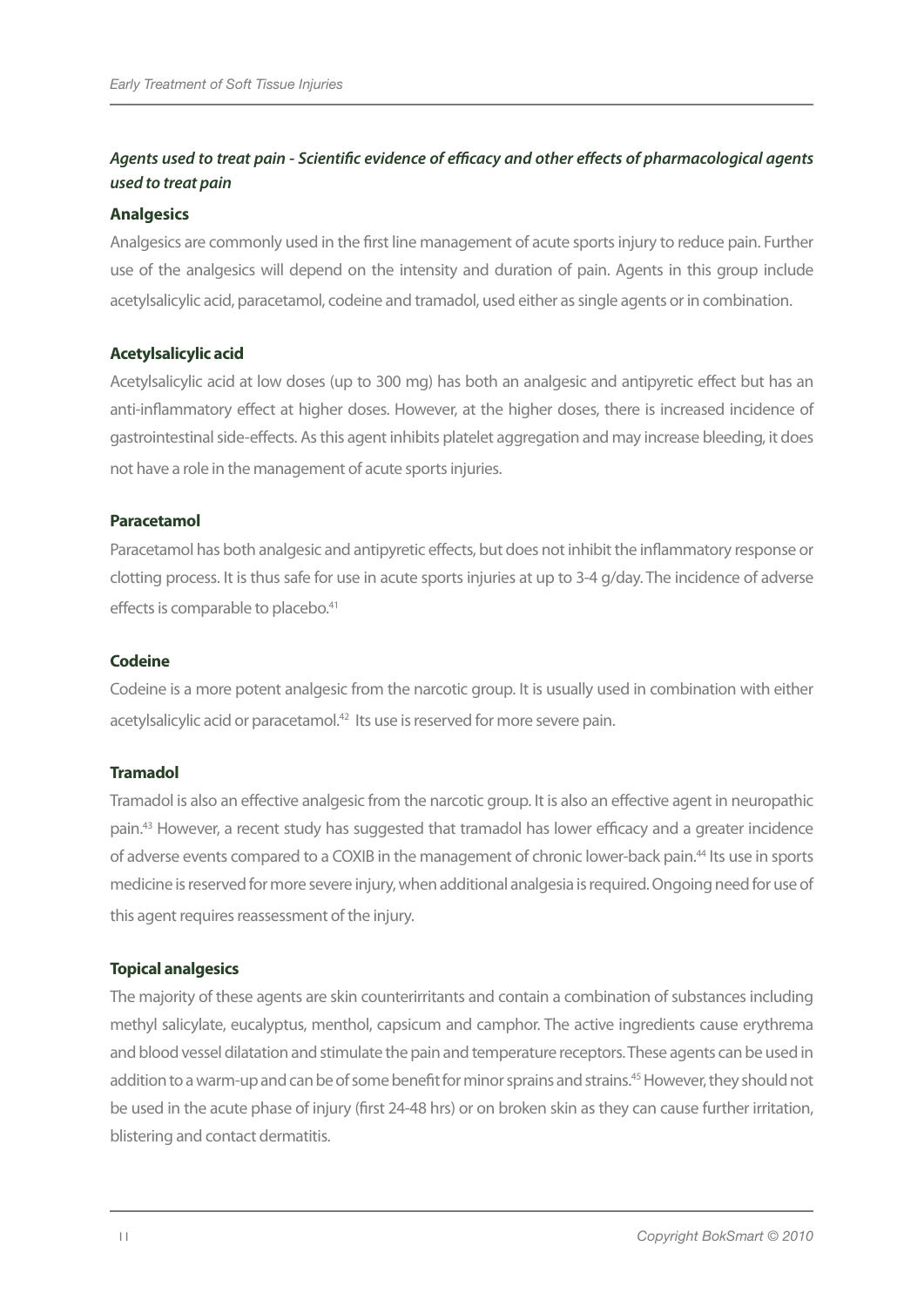#### *NSAIDs*

Perhaps the most common agents used in the practice of sports medicine today are the non-steroidal anti-inflammatory agents. Indeed, for many clinicians these agents are the first line of use to decrease pain, swelling and the inflammatory response when treating a soft tissue injury.

One of the main functions of non-steroidal anti-inflammatory drugs (NSAIDs) is to reduce the production of the substances that cause the inflammatory response, and therefore decrease pain, swelling, and loss of function following an acute sports injury. However, there have always been significant sideeffects associated with the use of NSAIDs, in particular upper gastro-intestinal side-effects and renal side-effects.<sup>46</sup> NSAIDs can possibly be linked to water retention and hyponatremia in marathoners, but further research on this area of sports medicine is warranted.

Traditional NSAIDs carry the potential for greater adverse GIT side-effects and their effects on healing of tissues remain relatively unknown. However, they are not associated with cardiovascular side-effects and are effective analgesic agents.

#### *Topical NSAIDs*

A number of NSAIDs are available in different formulations including creams, ointments, sprays, gels and patches. Agents delivered in these forms include, amongst others, diclofenac, flubiprofen, ketoprofen and indomethacin. A recent systematic review of randomised controlled trials concluded that topical NSAIDs are effective in relieving the pain associated with soft tissue injuries without causing serious adverse effects.<sup>47-51</sup> However, NSAID patches are not effective in prophylactic use to prevent delayed onset muscle soreness (DOMS) in trained athletes.52

## *The Cyclo-Oxygenase-2 Inhibitors (COXIBs)*

These newer agents were developed to reduce the adverse GIT effects of the traditional NSAIDs. Most studies on the efficacy of these drugs show that they are effective in decreasing pain, swelling and loss of function.53 However, the majority of these studies have been conducted in the osteoarthritis or rheumatoid arthritis models.53 There are few studies on acute sports injuries. However, in some studies it has been demonstrated that the COXIBs are as effective as the older, non-selective NSAIDs in the management of ankle sprains and shoulder injuries. Studies show these agents generally are effective at decreasing pain and allow a quicker return to activity and rehabilitation.<sup>44;54-59</sup>. However, effects of these agents on joint stability and on joint injuries other than the ankle and shoulder are unknown.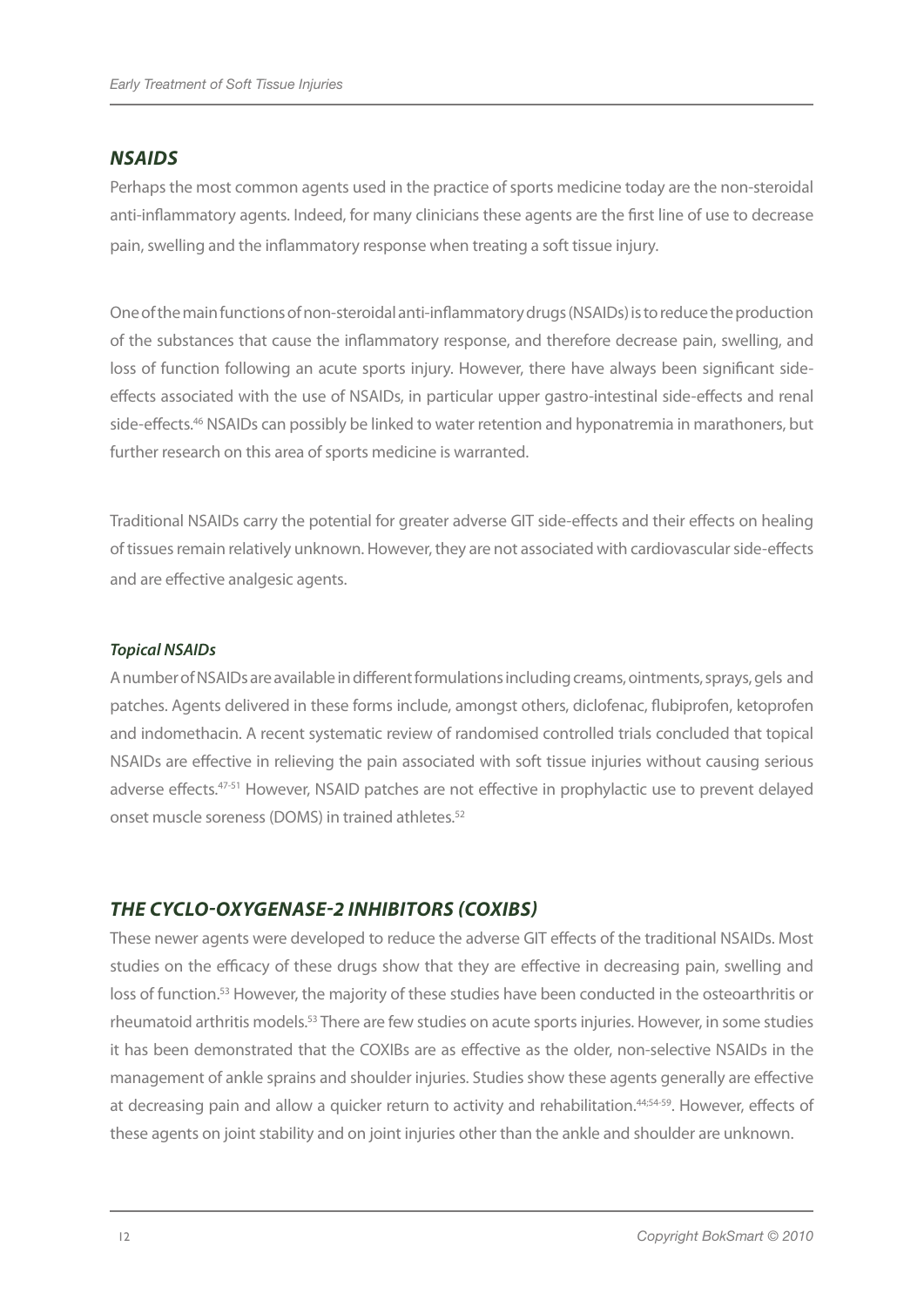In general, the COXIBs are associated with fewer gastrointestinal and other side-effects compared to the non-selective NSAIDs, and there appears to be a sparing effect on the kidney, provided patients are not sodium depleted.<sup>47</sup> These are advantages over the "older" drugs. There has however been some recent concern that the COXIBs may be associated with increased risk of thrombosis (by inhibiting prostacyclin), and an increased blood pressure following administration. However, the higher cardiovascular risk of the COXIBs (leading to the withdrawal of rofecoxib) compared to the non-selective NSAIDs have been seen in relation to some COXIBs but not others.<sup>53</sup> The FDA however commented that the short-term use of NSAIDs and COXIBs does not appear to increase cardiovascular risk. There may also be drug interactions, such as with warfarin (rofecoxib), cytochrome p-450 inhibitors (celecoxib), and sulphur drugs (rofecoxib). These have to be taken into consideration when these drugs are prescribed.

# *The effects of the (non-selective) NSAIDs and COXIBs on the healing process of various musculoskeletal tissues including bone, skeletal muscle, ligament and tendon have to be considered:* **Bone injury**

Although the focus of this article is predominantly soft tissue injury, it is prudent to discuss bony injury at this point as the findings are relevant to the overall discussion. Whilst the efficacy of the NSAIDs in attenuation of the formation of myositis ossificans and ectopic bone formation has been shown, the effects of these agents on the healing process and on loosening of prostheses require further studies.<sup>60</sup> NSAIDs have been widely used in the management of fracture pain, and their inhibitory effects on the bone healing process have raised concerns.<sup>60-62</sup>Studies evaluating fracture healing in mice treated with NSAIDs or in mice lacking the COX-2 gene demonstrate that deficiency of COX-2 impairs bone healing.<sup>63-65</sup> Limited clinical data also support the notion that COX-2 agents delay bone healing.<sup>66</sup>However, this finding has not been replicated in all studies.<sup>66</sup>It is apparent that both the older NSAIDs and newer COXIBs negatively affect bone healing to some extent.<sup>66;67</sup>

#### **Skeletal muscle injury**

Using different skeletal muscle injury models in animal studies, the COXIBs have shown that they impair healing and regeneration, with reduced myofibroblast proliferation, and in some instances increased fibrosis.<sup>68-70</sup> There have been limited studies on the effect of the non-selective NSAIDs and COXIBs on healing in human athletes. One study, investigating the effects of diclofenac patches following blunt trauma, showed that the intervention was safe and effective in reducing pain.49 However, most of the available studies have examined the effects of these agents on delayed onset muscle soreness (DOMS) following eccentric loading exercise. The majority of these studies have failed to show any benefit of the administration of the anti-inflammatory medication with respect to induced muscle pain.<sup>52;71-75</sup>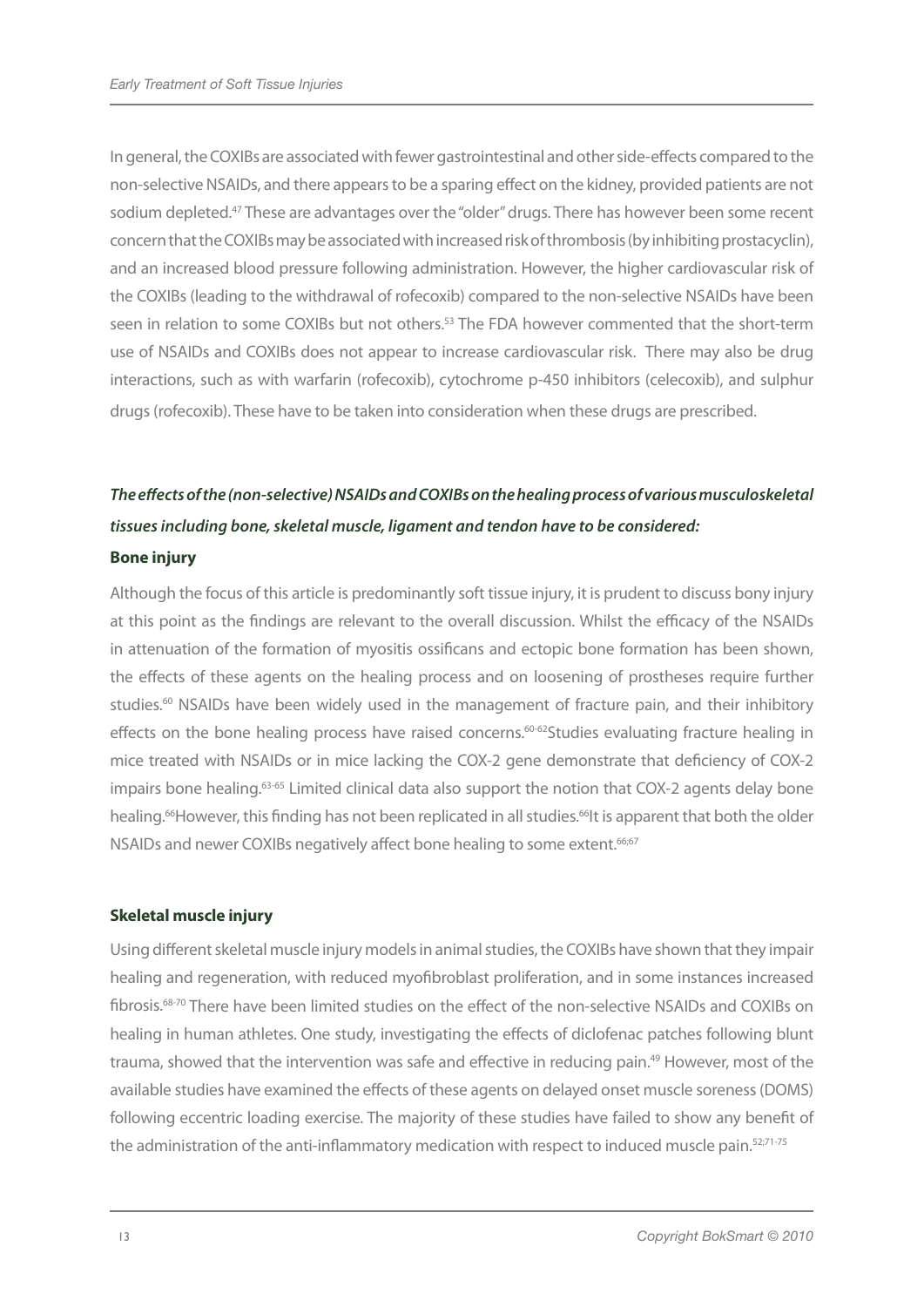Indeed, preliminary work in our laboratory has indicated that early administration of meloxicam prior to induced eccentric load damage results in higher concentrations of creatine kinase compared to administration of the agent 48hrs after muscle damage is induced. These findings suggest that early treatment with meloxicam might increase the extent of muscle damage induced by eccentric load exercise.75

#### **Ligament injury**

Animal studies have demonstrated that ligaments from celecoxib treated rats could resist less force and were less stiff compared to ligaments from control animals.<sup>76;77</sup> To date there are no studies on humans.

#### **Tendon injury**

The effects of the COXIBs have been investigated in animal trials using an Achilles tendon and a rotator cuff, and patellar tendon, injury and repair model. Whilst improved tendon repair was reported in one study,<sup>78</sup> other studies reported adverse effects of both COXIBs and non-selective NSAIDs on tendon healing.37;38;79

A review of the above studies certainly suggests that the anti-inflammatory agents and indeed both the non-selective NSAIDs and the COXIBs have a significant *negative* effect on musculoskeletal tissue healing and this finding remains a subject of much debate. <sup>72,80-82</sup>This is particularly evident with respect to animal study models. Whilst animal studies are important precursors in initial evaluation of drug safety and efficacy, care should be taken in extrapolating the results in many of these laboratory-based studies to the clinical setting. Further clinical trials with respect to use of these agents in the athletic population are urgently needed. In particular, the timing of administration of the agent and relative dosing (in comparison to animal models) requires further study.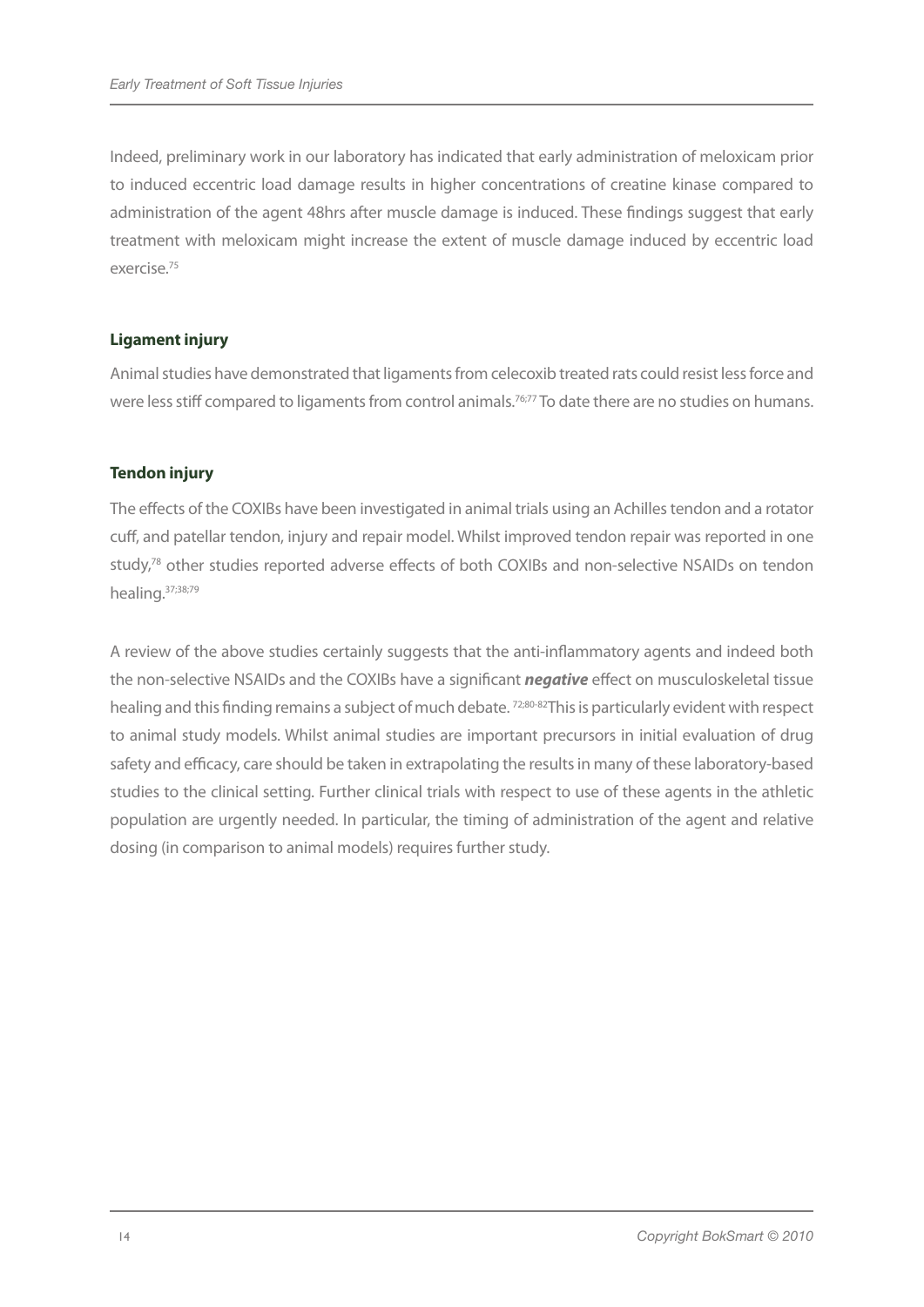## *Current clinical guidelines for the use of analgesics and NSAIDs/COXIBs in the treatment of soft tissue injuries in sport: Current practice in the Sports Medicine Practice at the Sports Science Institute of South Africa*

- As is evident from the above discussion, the inflammatory process seems to be an important part of the healing process in the musculoskeletal tissue in humans. We therefore use only analgesics in the first 48 hours following injury to allow the first part of the physiological healing process to occur. Examples of agents that are used for pain management in this phase are paracetamol or paracetamol plus codeine.
- Rest, ice, compression and elevation are important elements of the patient management in the first 48 hours following injury, as detailed in the discussion above.
- • After 48 hours post-injury, if repeat assessment of the injury reveals clinical signs and symptoms of excessive inflammation (swelling and pain) we use an NSAID or COXIB for up to a limited period (five days) as these agents have shown to reduce pain and promote function following injury.
- If the athlete has a history of gastro-intestinal side effects or other side effect following nonselective NSAID use, paracetamol should be continued or a COXIB or COXIB plus proton pump inhibitor should be considered.
- Physiotherapy, including therapeutic ultrasound, followed by rehabilitation (as outlined in other BokSmart publications) form an essential part of treatment from 24 hours after injury.
- Generally, if the use of an NSAID, COXIB or analgesic is required for longer than a five-day period, the patient should be reassessed and the diagnosis revisited.
- NSAIDs and COXIBs should not be used prophylactically to prevent muscle soreness after exercise or to prevent pain during sport.
- There is evidence of efficacy of use of the NSAIDs in the following injuries: ligament sprains of the ankle, knee and shoulder joints; conditions where the pathological disorder is tissue entrapment or impingement of nerves and other structures due to soft tissue swelling, for example in the following conditions: carpal tunnel syndrome, Morton's neuroma, intervertebral disc prolapse, thoracic outlet syndrome, bursitis in rotator cuff disease, trochanteric bursitis and iliotibial band friction syndrome.
- There is no role for NSAIDs in the management of the chronic degenerative tendon conditions including Achilles tendinosis, as the pathology has been shown not to be inflammatory in origin. Furthermore, there is no evidence to support use of NSAIDs for long-term pain from sports injury without impingement.
- Many athletes with sports injury do not take sufficient time off their training to allow for complete tissue healing. They might in fact ingest these agents to facilitate early return to sport, which can put them at risk of further injury. Adequate time for recovery, physiotherapy and rehabilitation should be allowed before returning to sport.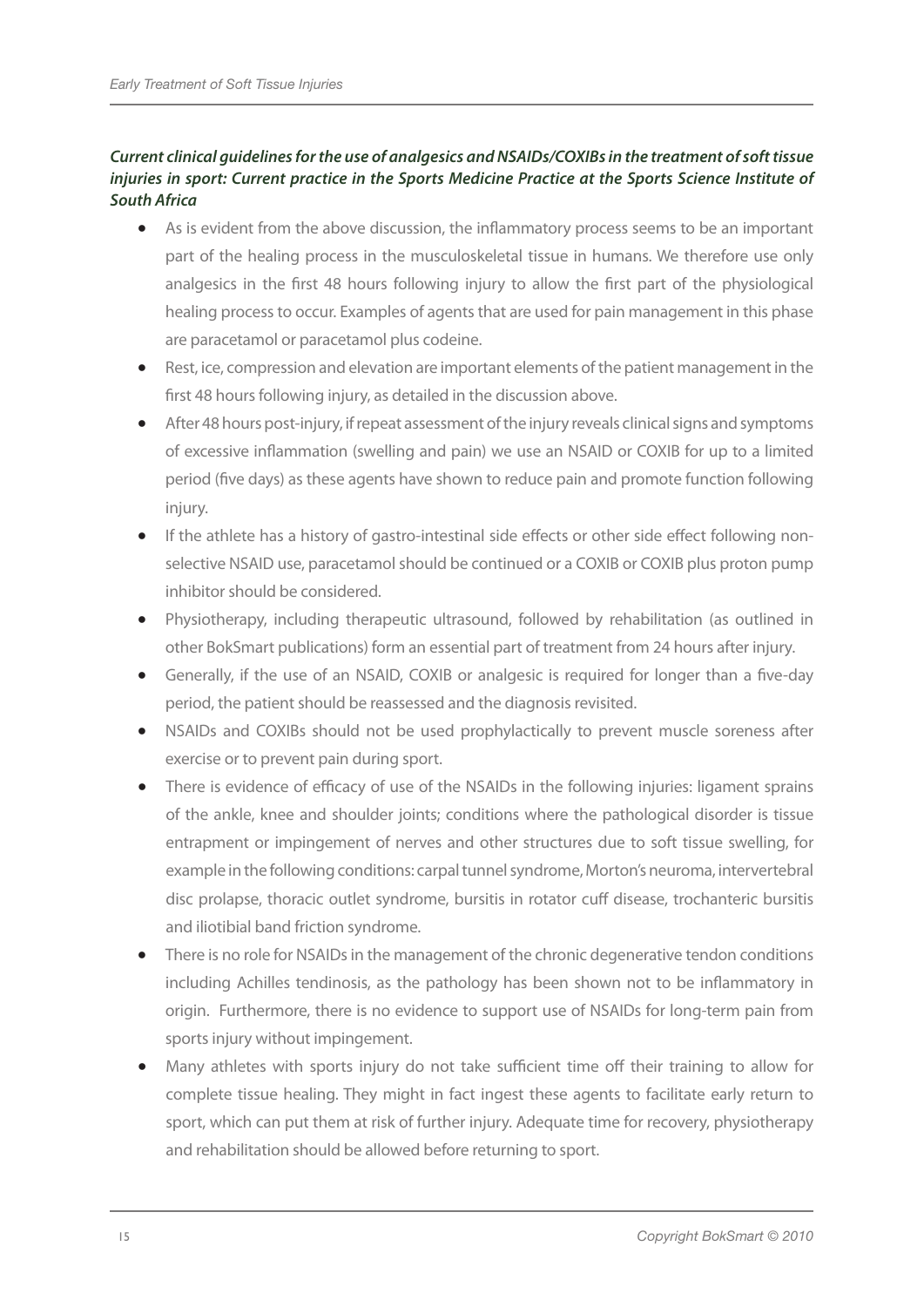# *Interventions which may delay the healing process following acute soft tissue injury*

It is unfortunate that many athletes and clinicians have "favourite treatments", which may incorporate traditional or historical beliefs and /or myths related to healing of injury. However, many of these interventions are not evidence-based and may in fact extend the injury or at least delay healing. These interventions should be avoided in the period of acute injury and include:

#### **Heat therapy**

Heat acts as a vasodilator and as such would encourage bleeding in the early stages of injury. Thus tissue metabolism and the inflammatory process would be accelerated. A previous study has shown that following ankle sprain, recovery takes 6 days following early cryotherapy, 11 days following late cryotherapy and 15 days following heat therapy.<sup>83</sup> Furthermore there seems to be no benefit with respect to injury healing when using alternating hot and cold therapies and thus this practice cannot be recommended.84

#### **Alcohol**

Alcohol, either in systemic use or in the format of topical use, is a vasodilator and as such would increase bleeding in the early stage of injury. There is no scientific evidence to support its use in this regard.

#### **Rubbing or massage**

In the acute phase of injury immobilisation is required as discussed earlier. The use of friction massage, other forms of rubbing and massage, stretching or early exercise of the soft tissue is contraindicated as the tissues are fragile and this would facilitate haemorrhage and tissue necrosis. Similarly, there is no scientific evidence to support the practice of these techniques in the acute phase of injury.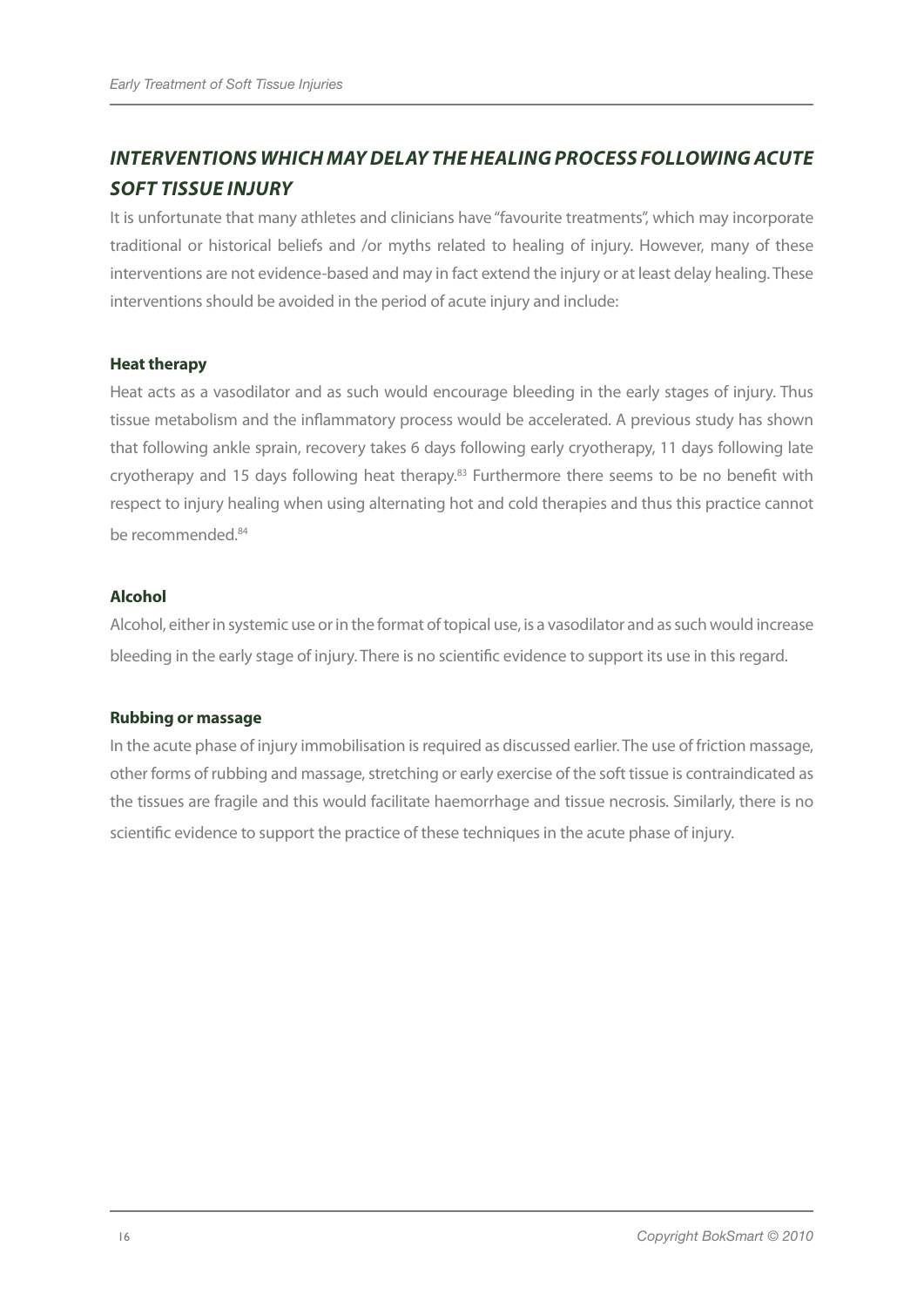#### *SUMMARY*

In summary, soft tissue injuries are very common in sport and particularly in rugby. It is important that soft tissue injuries are correctly managed, particularly in the initial stages after acute injury. In this review, the potential mechanisms, scientific evidence and clinical applications of the "RICE-D" principles of management were reviewed. Wherever possible, practical clinical guidelines based on the best available evidence at the time have been presented. However, further important clinical studies should be conducted, even with respect to some of the more widely practiced interventions, to enhance our understanding and ensure the best treatment of acute soft tissue injuries in rugby players.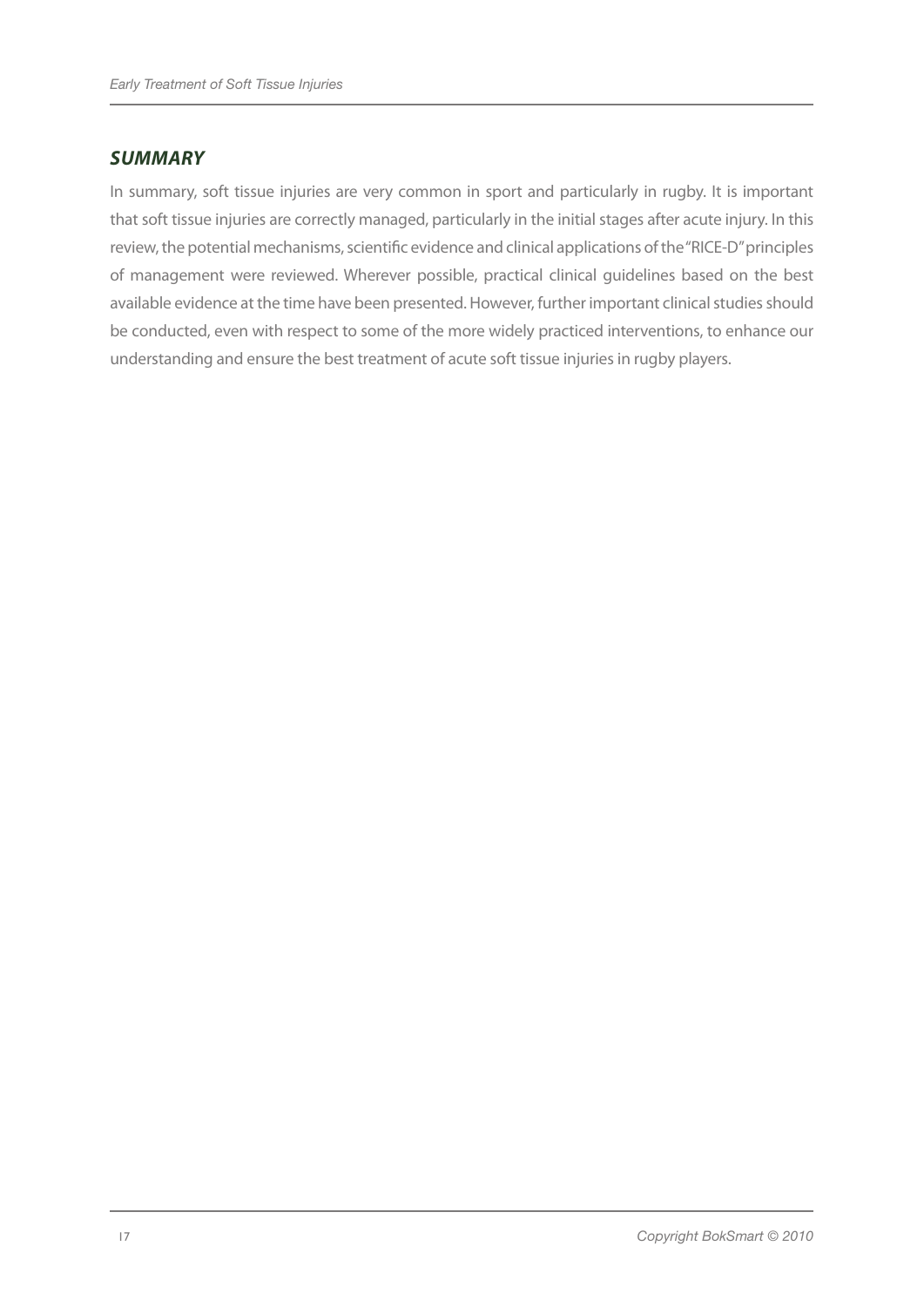# *PRACTICAL APPLICATION: AN EXAMPLE OF TWO PROTOCOLS OF TREATMENT OF ACUTE ANKLE SPRAIN IN RUGBY PLAYERS*

#### *Case study: 1.*

A rugby player presents with an acute ankle sprain late during the second half of a rugby match. The player is assessed on-field. He is encouraged to play on as the match is crucial for the team and the score is even. Strapping from one of the other players is provided and the last ten minutes of the game are played, with the injured player experiencing significant pain. After the game, in the pub (where significant quantities of beer are consumed), his wife offers to wrap a hot towel around the injury and rub it in with deep heat to soothe the pain. Before going to sleep, the player ingests a double dose of over-the-counter anti-inflammatory agents in an attempt to get some sleep. The following day the pain and swelling is so severe that the player seeks the assistance of his GP.

Clinical examination of the ankle shows significant swelling, haemorrhage and reduced range of motion. There is marked tenderness on the lateral ligament complex and lateral malleolus; and the patient cannot weight-bear on that limb. An X Ray of the foot and ankle shows no abnormality. A final diagnosis of a Grade I-II ankle sprain is made. The patient is given crutches and an ankle guard and referred to a physiotherapist for further management and rehabilitation. The time to recovery so that rehab can take place for this ankle sprain is 15 days.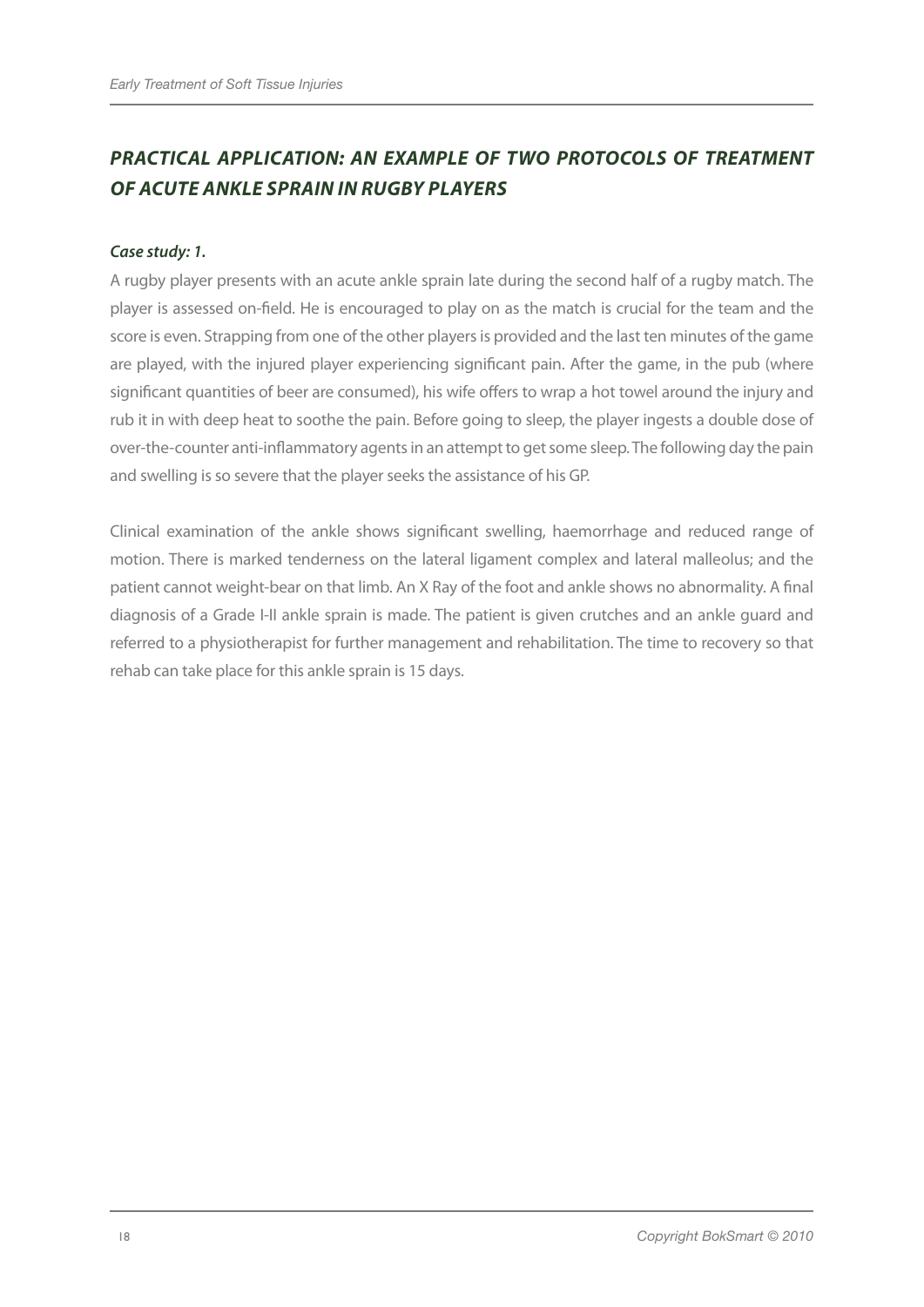#### *Case study: 2.*

Another rugby player presents with an acute ankle sprain during a rugby match. The player is assessed on-field by his team physio and he is initially assessed as having a Grade I-II lateral ankle sprain. He is immediately assisted off the field and a cryocuff is immediately applied to the ankle injury for a 15-minute period. Following this period a 10-minute "rest period" is given followed by another 15-minute cryocuff period. Thus both cryotherapy and compression are provided. An ankle brace is immediately applied and crutches are used to get the player to a waiting car to take him home. Once home, he applies ice to his ankle using the 10-minute intermittent protocol every 4-6 hours for the first 24 hours. This is reduced to 3 times a day in the second 24-hour period. He phones his doctor and is advised to take two paracetamol tablets to manage his discomfort and to elevate his ankle on three pillows whilst he sleeps. He is advised to sleep with an elasticised ankle guard to provide some compression. The following evening the player goes to consult with his doctor.

Patient 2 still has difficulty weight-bearing. Clinical examination of the ankle shows some swelling, and reduced range of motion. There is marked tenderness on the lateral ligament complex and lateral malleolus. An X Ray of the foot and ankle shows no abnormality. A final diagnosis of a Grade I-II ankle sprain is made. As 48 hours have now elapsed the doctor prescribes an anti-inflammatory agent and the patient is referred for physiotherapy 1-2 days later. Recovery takes place in 9 days at which time the player is referred to a biokineticist for final-phase rehabilitation and a return to sport programme.

These two hypothetical cases illustrate how correct application of the "RICE-D" principles may lead to an optimal recovery time following acute soft tissue injury.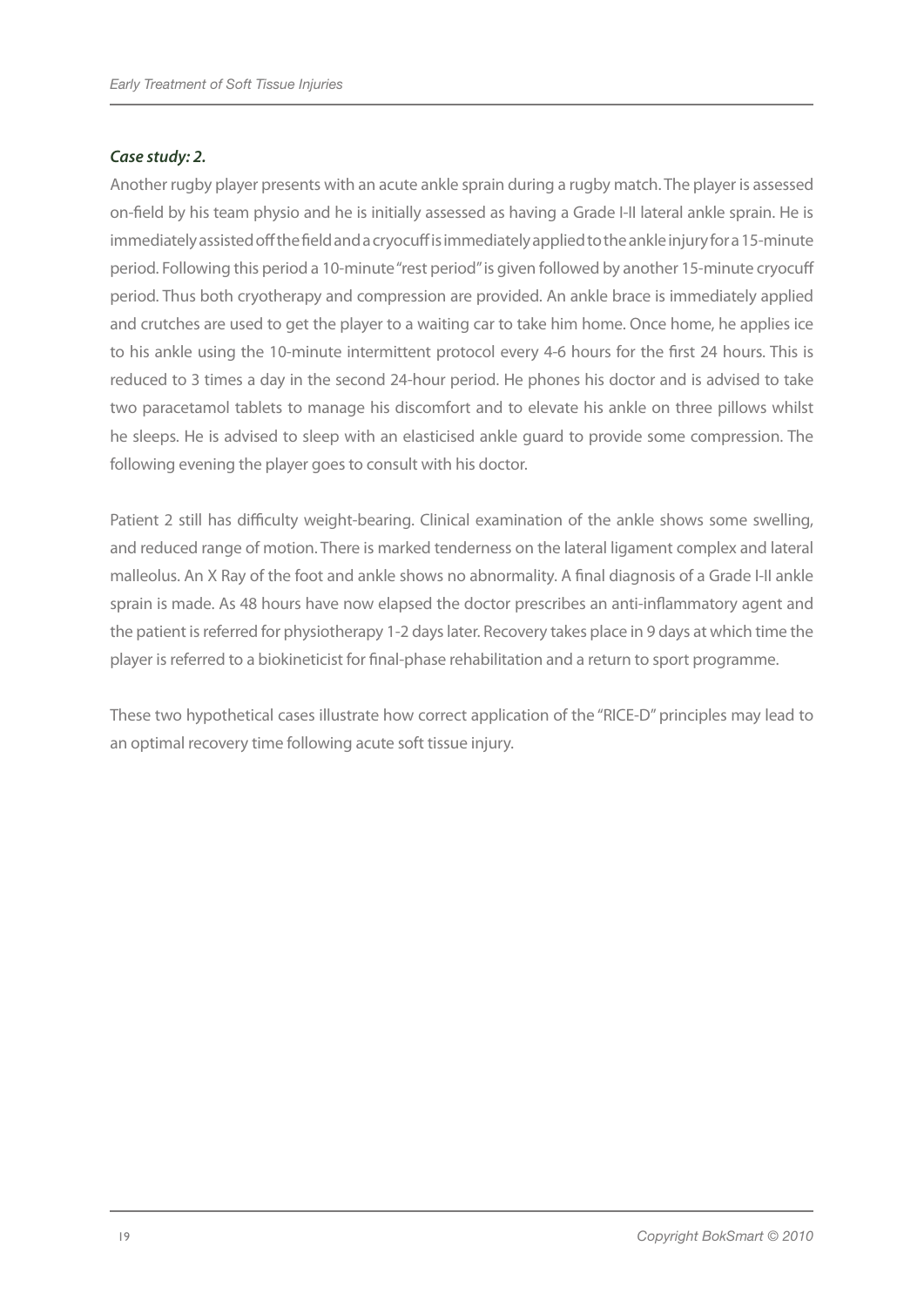## *References*

- 1) Brooks JH, Kemp SP. Recent trends in rugby union injuries. Clin Sports Med 2008; 27(1):51-viii.
- 2) Quarrie KL, Hopkins WG. Tackle injuries in professional Rugby Union. Am J Sports Med 2008; 36(9):1705-1716.
- 3) Collins CL, Micheli LJ, Yard EE, Comstock RD. Injuries sustained by high school rugby players in the United States, 2005-2006. Arch Pediatr Adolesc Med 2008; 162(1):49-54.
- 4) Holtzhausen LJ, Schwellnus MP, Jakoet I, Pretorius AL. The incidence and nature of injuries in South African rugby players in the rugby Super 12 competition. S Afr Med J 2006; 96(12):1260- 1265.
- 5) Jarvinen TA, Jarvinen TL, Kaariainen M, Kalimo H, Jarvinen M. Muscle injuries: biology and treatment. Am J Sports Med 2005; 33(5):745-764.
- 6) Jarvinen TA, Jarvinen TL, Kaariainen M, Aarimaa V, Vaittinen S, Kalimo H et al. Muscle injuries: optimising recovery. Best Pract Res Clin Rheumatol 2007; 21(2):317-331.
- 7) Hurme T, Kalimo H, Lehto M, Jarvinen M. Healing of skeletal muscle injury: an ultrastructural and immunohistochemical study. Med Sci Sports Exerc 1991; 23(7):801-810.
- 8) Tidball JG. Inflammatory cell response to acute muscle injury. Med Sci Sports Exerc 1995; 27(7):1022-1032.
- 9) Toumi H, Best TM. The inflammatory response: friend or enemy for muscle injury? Br J Sports Med 2003; 37(4):284-286.
- 10) Brickson S, Hollander J, Corr DT, Ji LL, Best TM. Oxidant production and immune response after stretch injury in skeletal muscle. Med Sci Sports Exerc 2001; 33(12):2010-2015.
- 11) Best TM, Hunter KD. Muscle injury and repair. Phys Med Rehabil Clin N Am 2000; 11(2):251-266.
- 12) Bleakley C, McDonough S, MacAuley D. The use of ice in the treatment of acute soft-tissue injury: a systematic review of randomized controlled trials. Am J Sports Med 2004; 32(1):251-261.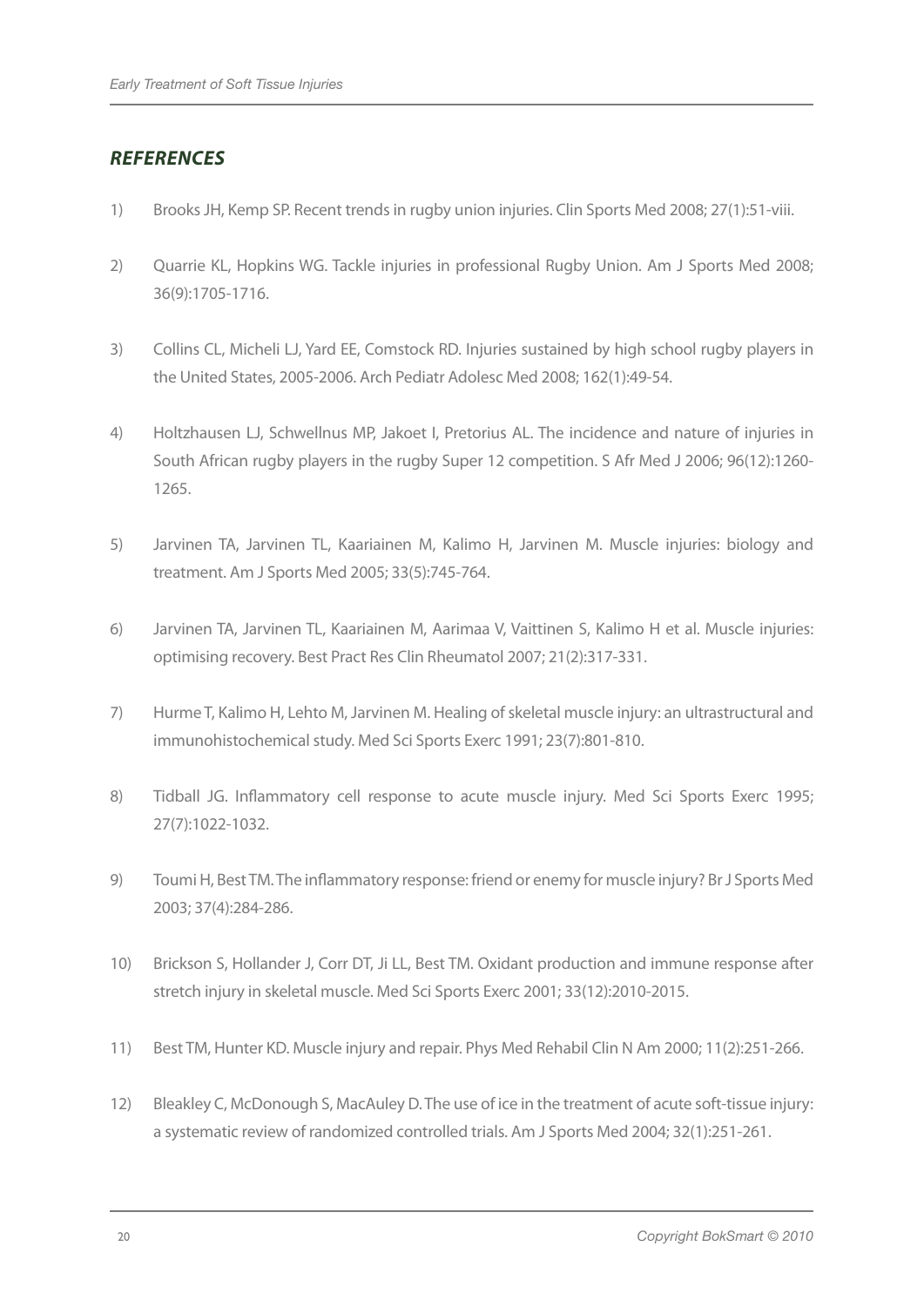- 13) Bleakley CM, O'Connor S, Tully MA, Rocke LG, Macauley DC, McDonough SM. The PRICE study (Protection Rest Ice Compression Elevation): design of a randomised controlled trial comparing standard versus cryokinetic ice applications in the management of acute ankle sprain [ISRCTN13903946]. BMC Musculoskelet Disord 2007; 8:125.
- 14) Jarvinen MJ, Lehto MU. The effects of early mobilisation and immobilisation on the healing process following muscle injuries. Sports Med 1993; 15(2):78-89.
- 15) Sherry MA, Best TM. A comparison of 2 rehabilitation programs in the treatment of acute hamstring strains. J Orthop Sports Phys Ther 2004; 34(3):116-125.
- 16) Knight K. Cryotherapy in sports injury management. Int Perspective Physiother 4, 163-185. 1989.
- 17) Draper DO, Schulthies S, Sorvisto P, Hautala AM. Temperature changes in deep muscles of humans during ice and ultrasound therapies: an in vivo study. J Orthop Sports Phys Ther 1995; 21(3):153- 157.
- 18) Merrick MA, Knight KL, Ingersoll CD, Potteiger JA. The Effects Of Ice And Compression Wraps On Intramuscular Temperatures At Various Depths. J Athl Train 1993; 28(3):236-245.
- 19) Zemke JE, Andersen JC, Guion WK, McMillan J, Joyner AB. Intramuscular temperature responses in the human leg to two forms of cryotherapy: ice massage and ice bag. J Orthop Sports Phys Ther 1998; 27(4):301-307.
- 20) MacAuley D. Do textbooks agree on their advice on ice? Clin J Sport Med 2001; 11(2):67-72.
- 21) Hubbard TJ, Aronson SL, Denegar CR. Does Cryotherapy Hasten Return to Participation? A Systematic Review. J Athl Train 2004; 39(1):88-94.
- 22) Lessard LA, Scudds RA, Amendola A, Vaz MD. The efficacy of cryotherapy following arthroscopic knee surgery. J Orthop Sports Phys Ther 1997; 26(1):14-22.
- 23) Airaksinen OV, Kyrklund N, Latvala K, Kouri JP, Gronblad M, Kolari P. Efficacy of cold gel for soft tissue injuries: a prospective randomized double-blinded trial. Am J Sports Med 2003; 31(5):680- 684.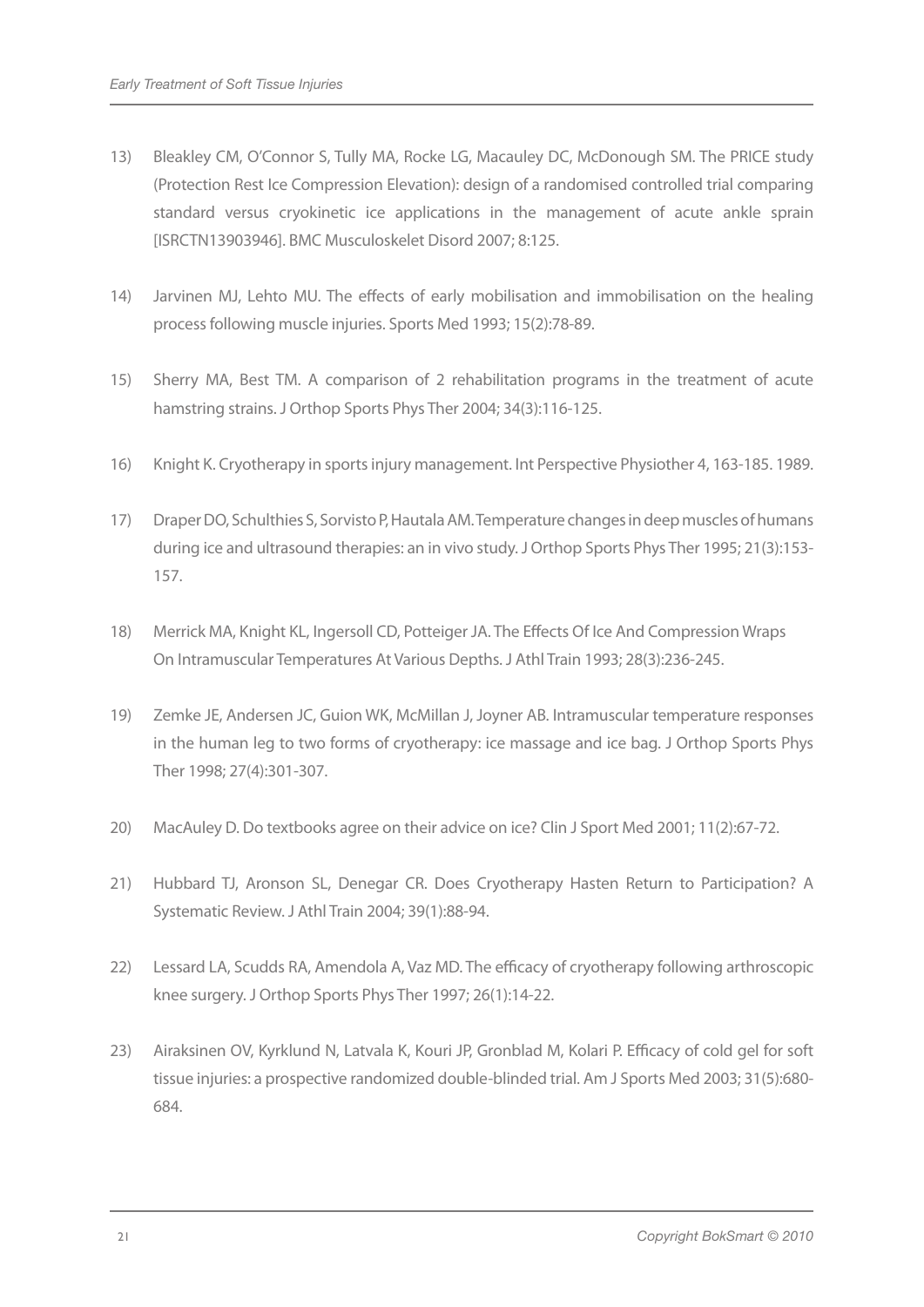- 24) Bleakley CM, McDonough SM, Macauley DC, Bjordal J. Cryotherapy for acute ankle sprains: a randomised controlled study of two different icing protocols. Br J Sports Med 2006; 40(8):700- 705.
- 25) Hochberg J. A randomized prospective study to assess the efficacy of two cold-therapy treatments following carpal tunnel release. J Hand Ther 2001; 14(3):208-215.
- 26) Cote DJ, Prentice WE, Jr., Hooker DN, Shields EW. Comparison of three treatment procedures for minimizing ankle sprain swelling. Phys Ther 1988; 68(7):1072-1076.
- 27) Michlovitz SL, Smith W, Watkins M. Ice and high voltage pulsed stimulation in treatment of acute lateral ankle sprains\*. J Orthop Sports Phys Ther 1988; 9(9):301-304.
- 28) Cohn BT, Draeger RI, Jackson DW. The effects of cold therapy in the postoperative management of pain in patients undergoing anterior cruciate ligament reconstruction. Am J Sports Med 1989; 17(3):344-349.
- 29) Wilkerson GB, Horn-Kingery HM. Treatment of the inversion ankle sprain: comparison of different modes of compression and cryotherapy. J Orthop Sports Phys Ther 1993; 17(5):240-246.
- 30) Scarcella JB, Cohn BT. The effect of cold therapy on the postoperative course of total hip and knee arthroplasty patients. Am J Orthop (Belle Mead NJ) 1995; 24(11):847-852.
- 31) Barber A.F., McGuire D.A., Click S. Continuous-flow cold therapy for outpatient anterior cruciate ligament reconstruction. Arthroscopy 14, 130-135.
- 32) Dervin GF, Taylor DE, Keene GC. Effects of cold and compression dressings on early postoperative outcomes for the arthroscopic anterior cruciate ligament reconstruction patient. J Orthop Sports Phys Ther 1998; 27(6):403-406.
- 33) O'Toole G, Rayatt S. Frostbite at the gym: a case report of an ice pack burn. Br J Sports Med 1999; 33(4):278-279.
- 34) Drez D, Faust DC, Evans JP. Cryotherapy and nerve palsy. Am J Sports Med 1981; 9(4):256-257.
- 35) Bassett FH, III, Kirkpatrick JS, Engelhardt DL, Malone TR. Cryotherapy-induced nerve injury. Am J Sports Med 1992; 20(5):516-518.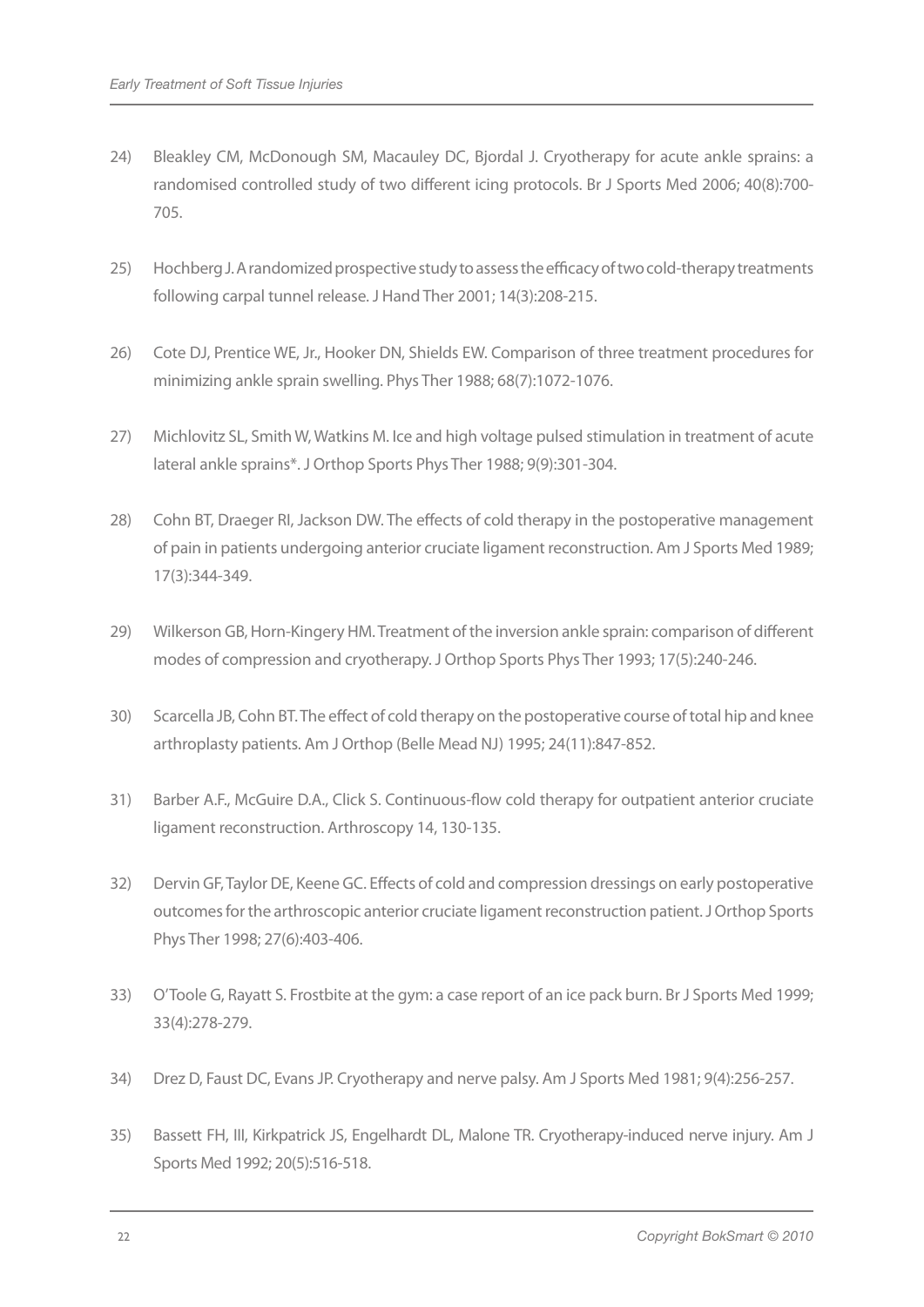- 36) Derman E.W. Medical care of the South African Olympic Team the Sydney 2000 experience. The South African Journal of Sports Medicine 2003; 15(3):22-25.
- 37) Virchenko O, Skoglund B, Aspenberg P. Parecoxib impairs early tendon repair but improves later remodeling. Am J Sports Med 2004; 32(7):1743-1747.
- 38) Cohen DB, Kawamura S, Ehteshami JR, Rodeo SA. Indomethacin and celecoxib impair rotator cuff tendon-to-bone healing. Am J Sports Med 2006; 34(3):362-369.
- 39) Alaranta A, Alaranta H, Helenius I. Use of prescription drugs in athletes. Sports Med 2008; 38(6):449-463.
- 40) Ready L.B., Edwards WT. Management of Acute Pain: a practical guide. 1992. Seattle, IASP.
- 41) Toms L, Derry S, Moore RA, McQuay HJ. Single dose oral paracetamol (acetaminophen) with codeine for postoperative pain in adults. Cochrane Database Syst Rev 2009;(1):CD001547.
- 42) Toms L, McQuay HJ, Derry S, Moore RA. Single dose oral paracetamol (acetaminophen) for postoperative pain in adults. Cochrane Database Syst Rev 2008;(4):CD004602.
- 43) Hollingshead J, Duhmke RM, Cornblath DR. Tramadol for neuropathic pain. Cochrane Database Syst Rev 2006; 3:CD003726.
- 44) O'Donnell JB, Ekman EF, Spalding WM, Bhadra P, McCabe D, Berger MF. The Effectiveness of a Weak Opioid Medication versus a Cyclo-oxygenase-2 (COX-2) Selective Non-steroidal Antiinflammatory Drug in Treating Flare-up of Chronic Low-back Pain: Results from Two Randomized, Double-blind, 6-week Studies. J Int Med Res 2009; 37(6):1789-1802.
- 45) Bolin DJ. Transdermal approaches to pain in sports injury management. Curr Sports Med Rep 2003; 2(6):303-309.
- 46) Page AJ, Reid SA, Speedy DB, Mulligan GP, Thompson J. Exercise-associated hyponatremia, renal function, and nonsteroidal antiinflammatory drug use in an ultraendurance mountain run. Clin J Sport Med 2007; 17(1):43-48.
- 47) Moore RA, Tramer MR, Carroll D, Wiffen PJ, McQuay HJ. Quantitative systematic review of topically applied non-steroidal anti-inflammatory drugs. BMJ 1998; 316(7128):333-338.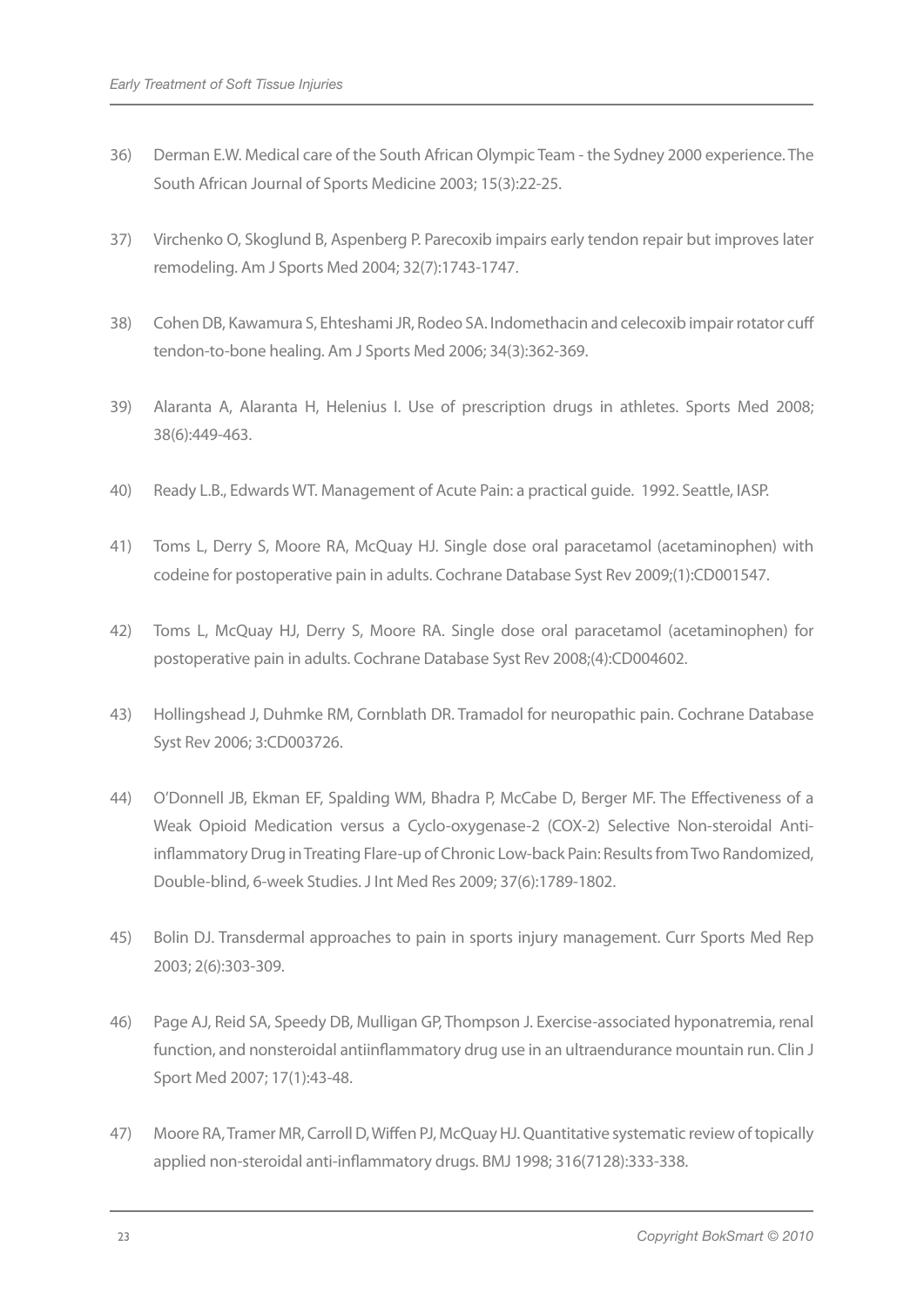- 48) Moore RA, Derry S, Makinson GT, McQuay HJ. Tolerability and adverse events in clinical trials of celecoxib in osteoarthritis and rheumatoid arthritis: systematic review and meta-analysis of information from company clinical trial reports. Arthritis Res Ther 2005; 7(3):R644-R665.
- 49) Predel HG, Koll R, Pabst H, Dieter R, Gallacchi G, Giannetti B et al. Diclofenac patch for topical treatment of acute impact injuries: a randomised, double blind, placebo controlled, multicentre study. Br J Sports Med 2004; 38(3):318-323.
- 50) Galer BS, Rowbotham M, Perander J, Devers A, Friedman E. Topical diclofenac patch relieves minor sports injury pain: results of a multicenter controlled clinical trial. J Pain Symptom Manage 2000; 19(4):287-294.
- 51) Esparza F, Cobian C, Jimenez JF, Garcia-Cota JJ, Sanchez C, Maestro A. Topical ketoprofen TDS patch versus diclofenac gel: efficacy and tolerability in benign sport related soft-tissue injuries. Br J Sports Med 2007; 41(3):134-139.
- 52) Semark A, Noakes TD, St Clair GA, Lambert MI. The effect of a prophylactic dose of flurbiprofen on muscle soreness and sprinting performance in trained subjects. J Sports Sci 1999; 17(3):197-203.
- 53) Frampton JE, Keating GM. Celecoxib: a review of its use in the management of arthritis and acute pain. Drugs 2007; 67(16):2433-2472.
- 54) Petrella R, Ekman EF, Schuller R, Fort JG. Efficacy of celecoxib, a COX-2-specific inhibitor, and naproxen in the management of acute ankle sprain: results of a double-blind, randomized controlled trial. Clin J Sport Med 2004; 14(4):225-231.
- 55) Bertin P, Behier JM, Noel E, Leroux JL. Celecoxib is as efficacious as naproxen in the management of acute shoulder pain. J Int Med Res 2003; 31(2):102-112.
- 56) Ekman EF, Fiechtner JJ, Levy S, Fort JG. Efficacy of celecoxib versus ibuprofen in the treatment of acute pain: a multicenter, double-blind, randomized controlled trial in acute ankle sprain. Am J Orthop (Belle Mead NJ) 2002; 31(8):445-451.
- 57) Ekman EF, Ruoff G, Kuehl K, Ralph L, Hormbrey P, Fiechtner J et al. The COX-2 specific inhibitor Valdecoxib versus tramadol in acute ankle sprain: a multicenter randomized, controlled trial. Am J Sports Med 2006; 34(6):945-955.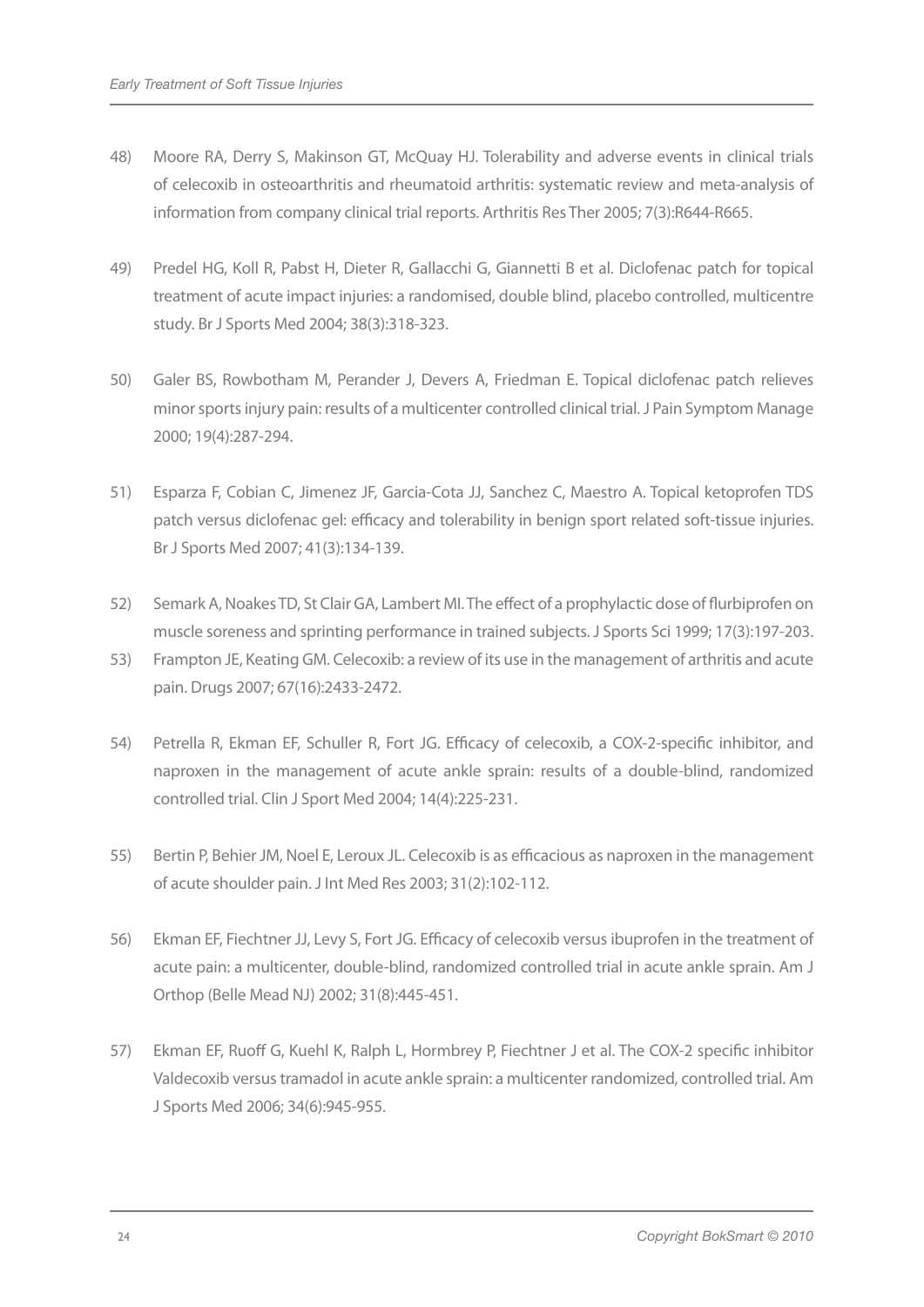- 58) Ekman EF, Ruoff G, Kuehl K, Ralph L, Hormbrey P, Fiechtner J et al. The COX-2 specific inhibitor Valdecoxib versus tramadol in acute ankle sprain: a multicenter randomized, controlled trial. Am J Sports Med 2006; 34(6):945-955.
- 59) Nadarajah A, Abrahan L, Lau FL, Hwang LJ, Fakir-Bolte C. Efficacy and tolerability of celecoxib compared with diclofenac slow release in the treatment of acute ankle sprain in an Asian population. Singapore Med J 2006; 47(6):534-542.
- 60) Vuolteenaho K, Moilanen T, Moilanen E. Non-steroidal anti-inflammatory drugs, cyclooxygenase-2 and the bone healing process. Basic Clin Pharmacol Toxicol 2008; 102(1):10-14.
- 61) Deguchi M, Rapoff AJ, Zdeblick TA. Posterolateral fusion for isthmic spondylolisthesis in adults: analysis of fusion rate and clinical results. J Spinal Disord 1998; 11(6):459-464.
- 62) Van Staa TP, Leufkens HG, Cooper C. Use of nonsteroidal anti-inflammatory drugs and risk of fractures. Bone 2000; 27(4):563-568.
- 63) Zhang X, Schwarz EM, Young DA, Puzas JE, Rosier RN, O'Keefe RJ. Cyclooxygenase-2 regulates mesenchymal cell differentiation into the osteoblast lineage and is critically involved in bone repair. J Clin Invest 2002; 109(11):1405-1415.
- 64) Endo K, Sairyo K, Komatsubara S, Sasa T, Egawa H, Ogawa T et al. Cyclooxygenase-2 inhibitor delays fracture healing in rats. Acta Orthop 2005; 76(4):470-474.
- 65) Simon AM, O'Connor JP. Dose and time-dependent effects of cyclooxygenase-2 inhibition on fracture-healing. J Bone Joint Surg Am 2007; 89(3):500-511.
- 66) O'Connor JP, Lysz T. Celecoxib, NSAIDs and the skeleton. Drugs Today (Barc ) 2008; 44(9):693-709.
- 67) Warden SJ. Cyclo-oxygenase-2 inhibitors : beneficial or detrimental for athletes with acute musculoskeletal injuries? Sports Med 2005; 35(4):271-283.
- 68) Shen W, Prisk V, Li Y, Foster W, Huard J. Inhibited skeletal muscle healing in cyclooxygenase-2 gene-deficient mice: the role of PGE2 and PGF2alpha. J Appl Physiol 2006; 101(4):1215-1221.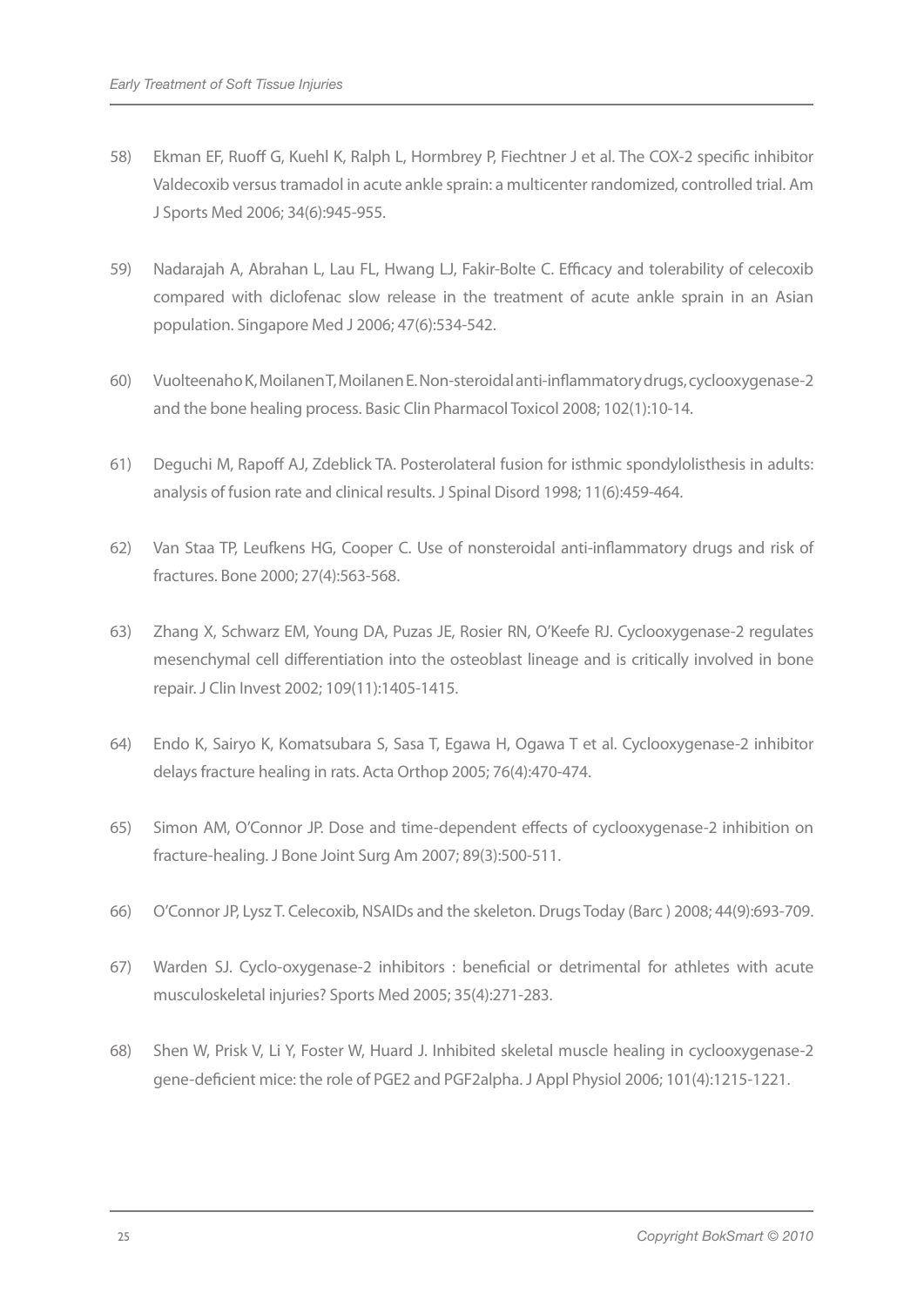- 69) Shen W, Li Y, Tang Y, Cummins J, Huard J. NS-398, a cyclooxygenase-2-specific inhibitor, delays skeletal muscle healing by decreasing regeneration and promoting fibrosis. Am J Pathol 2005; 167(4):1105-1117.
- 70) Lapointe BM, Fremont P, Cote CH. Influence of nonsteroidal anti-inflammatory drug treatment duration and time of onset on recovery from exercise-induced muscle damage in rats. Arch Phys Med Rehabil 2003; 84(5):651-655.
- 71) Almekinders LC. Anti-inflammatory treatment of muscular injuries in sport. An update of recent studies. Sports Med 1999; 28(6):383-388.
- 72) Peterson JM, Trappe TA, Mylona E, White F, Lambert CP, Evans WJ et al. Ibuprofen and acetaminophen: effect on muscle inflammation after eccentric exercise. Med Sci Sports Exerc 2003; 35(6):892-896.
- 73) Bourgeois J, MacDougall D, MacDonald J, Tarnopolsky M. Naproxen does not alter indices of muscle damage in resistance-exercise trained men. Med Sci Sports Exerc 1999; 31(1):4-9.
- 74) Pizza FX, Cavender D, Stockard A, Baylies H, Beighle A. Anti-inflammatory doses of ibuprofen: effect on neutrophils and exercise-induced muscle injury. Int J Sports Med 1999; 20(2):98-102.
- 75) Derman EW, Lambert ML, West S., Schwellnus M. Does pre-treatment with non-steroidal antiinflammatory drugs prevent muscle pain and damage after unaccustomed eccentric exercise? Br.J.Sports Med. 42[6], 506-507. 2008.
- 76) Elder CL, Dahners LE, Weinhold PS. A cyclooxygenase-2 inhibitor impairs ligament healing in the rat. Am J Sports Med 2001; 29(6):801-805.
- 77) Warden SJ, Avin KG, Beck EM, DeWolf ME, Hagemeier MA, Martin KM. Low-intensity pulsed ultrasound accelerates and a nonsteroidal anti-inflammatory drug delays knee ligament healing. Am J Sports Med 2006; 34(7):1094-1102.
- 78) Forslund C, Bylander B, Aspenberg P. Indomethacin and celecoxib improve tendon healing in rats. Acta Orthop Scand 2003; 74(4):465-469.
- 79) Ferry ST, Dahners LE, Afshari HM, Weinhold PS. The effects of common anti-inflammatory drugs on the healing rat patellar tendon. Am J Sports Med 2007; 35(8):1326-1333.